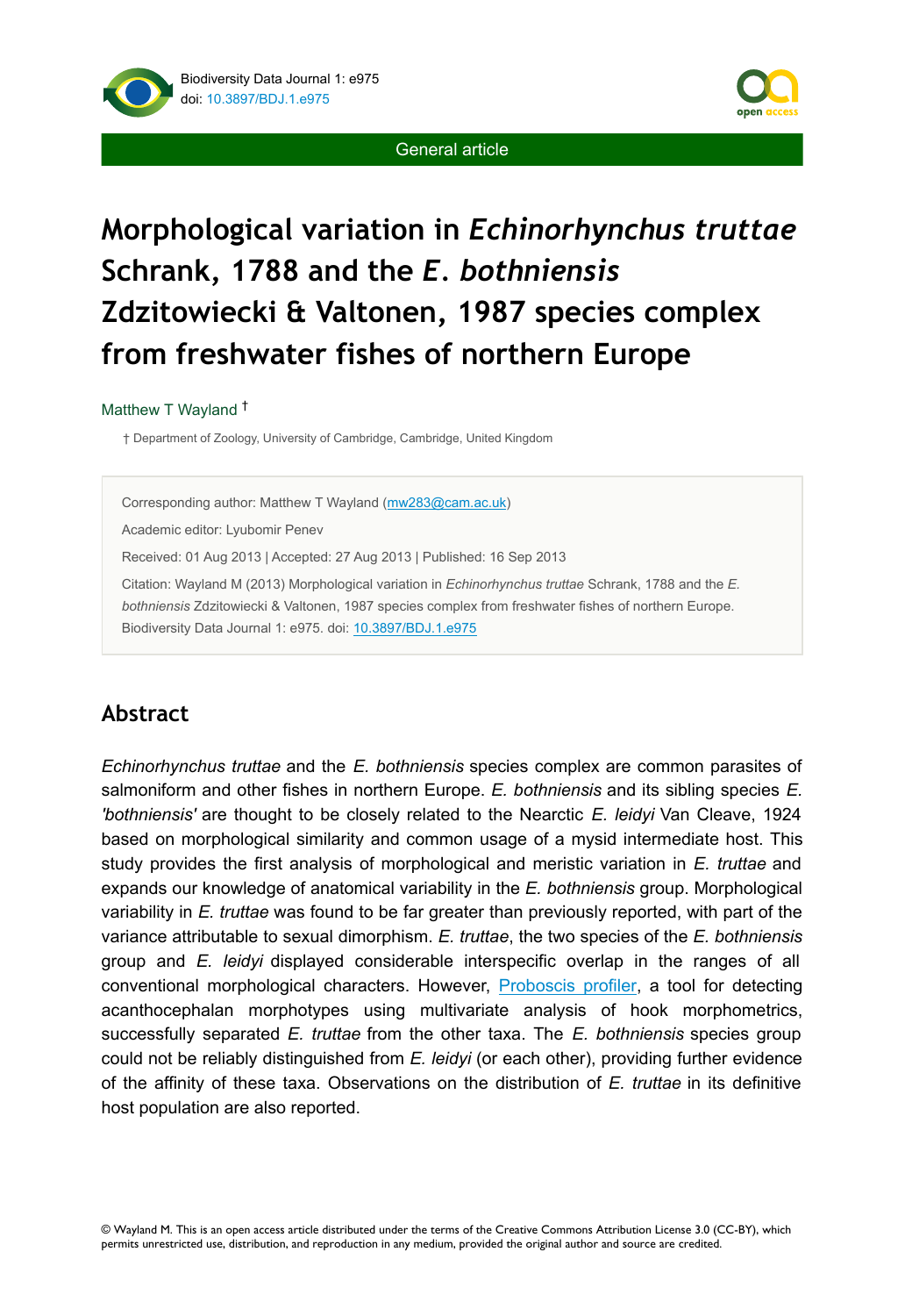# **Keywords**

Acanthocephala, *Echinorhynchus truttae*, *Echinorhynchus bothniensis*, *Echinorhynchus leidyi*, cryptic speciation, sibling species, morphology, morphometric, meristic, description, Proboscis Profiler, overdispersion, parasite, salmoniform

# **Introduction**

*Echinorhynchus bothniensis* Zdzitowiecki & Valtonen, 1987 was originally described from *Osmerus eperlanus* L. from the oligohaline waters of the Bothnian Bay, northern Baltic. In earlier studies (Timola 1980, Valtonen 1980, Valtonen 1983) this acanthocephalan had been determined as *E. gadi* Zoega in Müller, 1776 (see Zdzitowiecki and Valtonen 1987). The first evidence that *E. 'gadi'* in *O. eperlanus* was biologically distinct from *E. gadi* in *Gadus morhua* L. and other marine fish came from amphipod infection experiments; acanthors of *E. gadi* from Baltic *G. morhua* were infective to *Gammarus zaddachi* Sexton, but acanthors of *E. 'gadi'* from *O. eperlanus* were not (Valtonen et al. 1983). Moreover, Valtonen et al. (1983) noted that the mature females of *E. 'gadi'* from *O. eperlanus* were smaller than the mature females of *E. gadi* found in *G. morhua*. A detailed morphological study by Zdzitowiecki and Valtonen (1987) revealed marked differences in egg dimensions between *E. 'gadi'* from *O. eperlanus* and *E. gadi* from *G. morhua*. Furthermore, male *E. 'gadi'* from *O. eperlanus* tended to exhibit one or more pairs of parallel cement glands in contrast to the moniliform pattern displayed by *E. gadi* from *G. morhua*, although there was some interspecific overlap in cement gland arrangement. On the basis of these morphological differences Zdzitowiecki and Valtonen (1987) accorded specific rank to *E. 'gadi'* from *O. eperlanus* by naming it *E. bothniensis*. Other true definitive hosts (*i.e.* hosts in which gravid female worms have been found) of *E. bothniensis* from the Bothnian Bay include *Lampetra fluviatilis* (L.), *Salmo trutta* L., *Lota lota* (L.), *Myoxocephalus quadricornis* (L.) and *Platichthys flesus* (L.) (Valtonen and Crompton 1990). The intermediate hosts belongs to the *Mysis relicta* Lovén (Mysidacea) species group (Valtonen and Crompton 1990). It is important to note that this species group has recently been split, on the basis of molecular and morphological characters (Audzijonytė and Väinölä 2005) into four named taxa: *M. relicta* (sensu stricto), *M. salemaai* Audzijonyte & Väinölä, 2005, *M. segerstralei* Audzijonyte & Väinölä, 2005 and *M. diluviana* Audzijonyte & Väinölä, 2005.

Using multilocus enzyme electrophoresis Väinölä et al. (1994) demonstrated that not only is *E. bothniensis* heterospecific to *E. gadi*, but that both taxa represent complexes of sibling species. One species of the *E. bothniensis* group was found in *O. eperlanus* from the Bothnian Bay and in *O. eperlanus* and *M. relicta* (sensu stricto) (as *M. relicta* sp. I sensu Väinölä 1986) from Lake Keitele, central Finland. Väinölä et al. (1994) referred to this species as *E. bothniensis*, since its range included the type-locality. A second species found in *Coregonus lavaretus* (L.), *Platichthys flesus* (L.), *Salvelinus alpinus* (L.) and *Mysis segerstralei* Audzijonyte & Väinölä, 2005 (as *M. relicta* sp. III sensu Väinölä 1986) from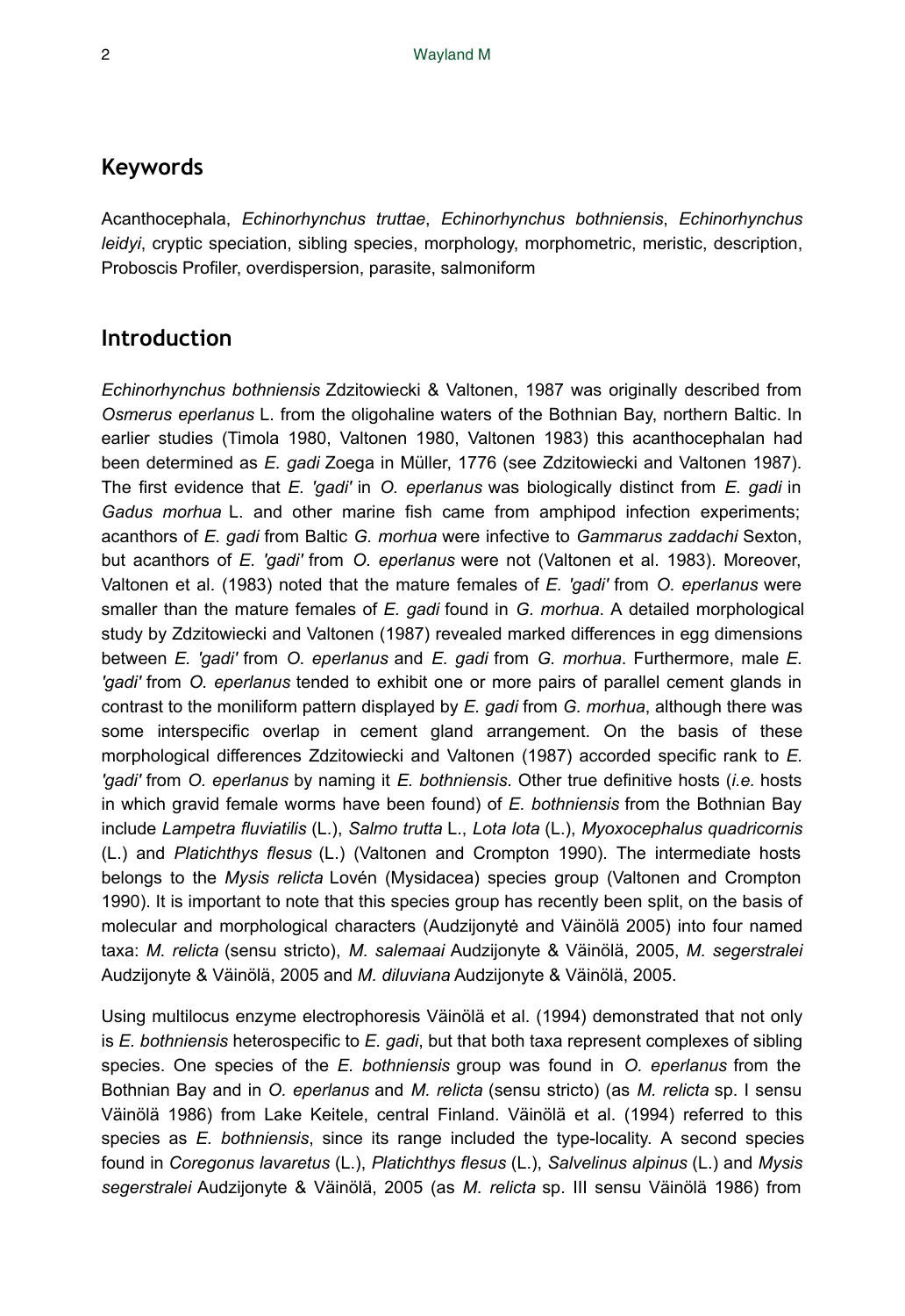Lake Pulmankijärvi, northern Finland was designated *E. 'bothniensis'* (Väinölä et al. 1994). Neither of the lacustrine populations of the *E. bothniensis* group have previously been studied morphologically.

*E. bothniensis* is morphologically very similar to the North American *E. leidyi* Van Cleave, 1924 (= *Echinorhynchus salvelini* Linkins in Ward & Whipple, 1918 *nec* Schrank, 1788), but apparently differs slightly from the latter species in hook formula and cement gland arrangement (Zdzitowiecki and Valtonen 1987). *Mysis relicta* (sensu lato) is reported as the intermediate host of *E. leidyi* (Prychitko and Nero 1983, Wolff 1984). More precisely, these intermediate host records for Nearctic *E. leidyi* will correspond to *M. segerstralei* and/or *M. diluviana*; *M. relicta* sensu stricto appears to be confined to north European fresh and brackish waters (Audzijonytė and Väinölä 2005). Definitive hosts include salmonid and coregonid fishes. Väinölä et al. (1994) postulated that the common usage of *M. relicta* group species as intermediate hosts defines *E. leidyi* and the *E. bothniensis* group as a clade of closely related species, because the known life cycles of all other *Echinorhynchus* spp. involve an amphipod intermediate host. Furthermore, these authors advanced an hypothesis of co-speciation of the acanthocephalans with their mysid hosts.

Both *E. bothniensis* and *E. leidyi* have a similar hooks formula and cement gland arrangement to a congener, *E. truttae* Schrank, 1788 found in salmoniform fishes of the Palaearctic. *E. truttae* utilises an amphipod (*Gammarus pulex* (L.)), rather than a mysid, as an intermediate host (Awachie 1966) and so is apparently biologically distinct from the *E. bothniensis* group and *E. leidyi*. Zdzitowiecki and Valtonen (1987) reported that *E. bothniensis* could be distinguished from *E. truttae*, because the latter has a longer proboscis and much shorter eggs. However, the diagnostic value of these characters was equivocal, since anatomical variability in *E. truttae* had never been assessed. The means to discriminate between the *E. bothniensis* group and *E. truttae* is of real significance to workers conducting faunistic surveys or other studies on these acanthocephalans. The two taxa share some of the same species of definitive host (*e.g. Salmo trutta*) (see Petrochenko 1956, Valtonen and Crompton 1990) and may well occur in sympatry, since their intermediate hosts have overlapping geographical ranges in northern Europe (see Pinkster 1978, Väinölä et al. 1994).

*E. truttae* is typically a parasite of salmoniform fishes and has been reported from a variety of species including *S. trutta* (*e.g.* Awachie 1966), *S. alpinus* (*e.g.* Dorucu et al. 1995), *Salvelinus leucomaenis* (Pallas) (Nagasawa et al. 1997), *C. lavaretus* (*e.g.* Petrochenko 1956), *Thymallus thymallus* (L.) (e.g. Petrochenko 1956), *Thymallus arcticus baicalensis* Dybowski (Baldanova and Pronin 1998, Baldanova 2000) and *Oncorhynchus mykiss* (Walbaum) (Dorucu et al. 1995, Holland and Kennedy 1997). *E. truttae* is found throughout Europe (including Ireland and the British Isles) and its range extends across Siberia all the way to the Bering Straits (Petrochenko 1956). Golvan (1994) suggested that *E. truttae* (sensu Zhukov 1960) from the Kurile Islands, northwest Pacific, may be another species.

The principal aims of the present study were: (i) to ascertain whether the two sibling species of the *E. bothniensis* group can be distinguished from each other, and from *E. leidyi*, using morphological characters; (ii) to review the taxonomy of *E. bothniensis* and *E.*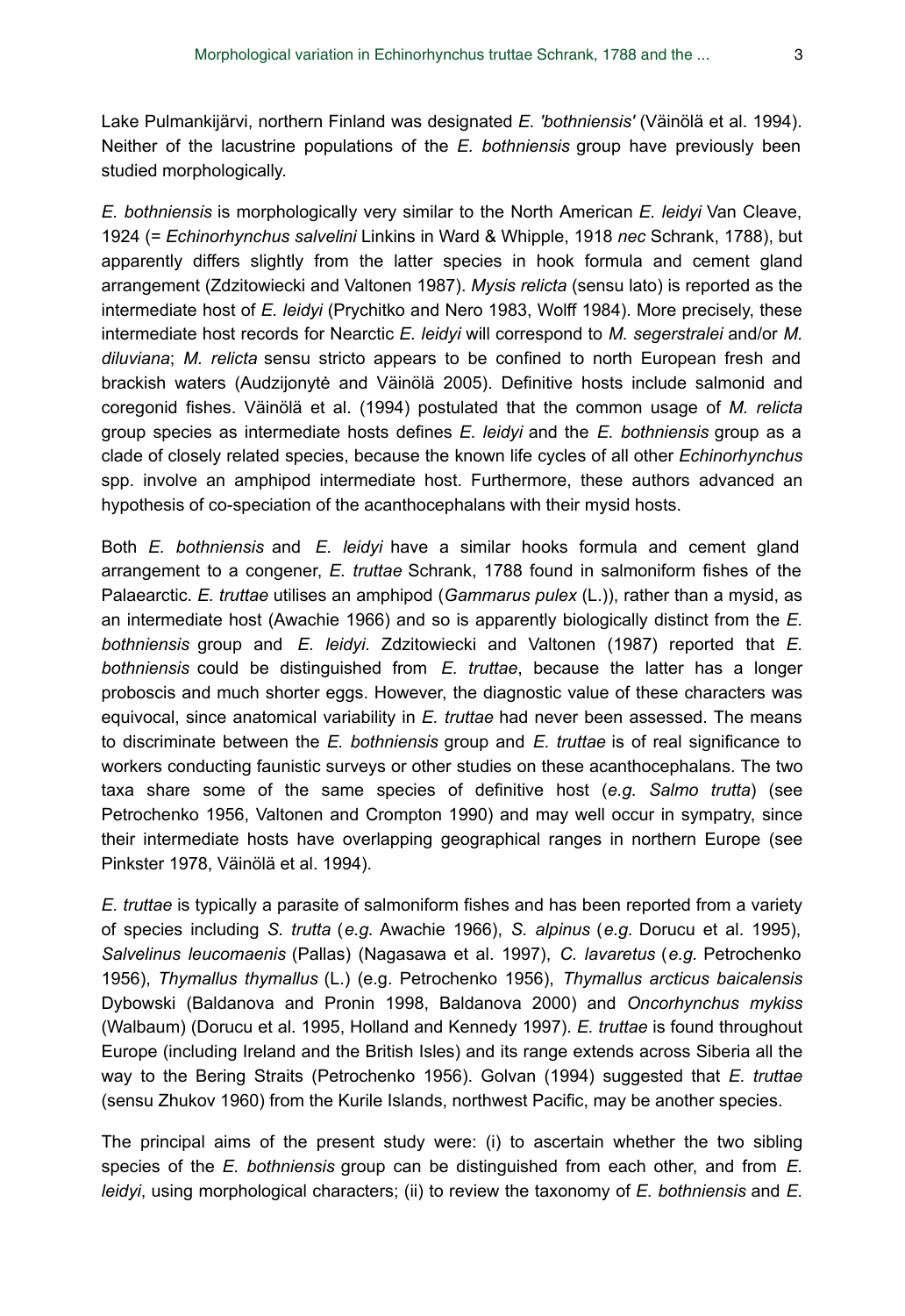*'bothniensis'*; (iii) to quantify morphological variability in *E. truttae*; and (iv) to identify the best characters for discriminating this taxon from the *E. bothniensis* sibling species and *E. leidyi*. Additionally, some observations on the ecology of *E. truttae* are reported.

# **Material and methods**

# **Material**

Table 1 provides a detailed list of all material studied, including accession numbers. A total of 19 specimens (7 males; 12 females) of *Echinorhynchus truttae* were collected from wild brown trout (*Salmo trutta* L.) from two streams (Loch Walton Burn and Loch Coulter Burn) in the River Carron catchment, central Scotland. The fish were caught by electro-fishing and were transported live to the laboratory where they were killed by a blow to the head and examined for acanthocephalan infection within 24 hours. Acanthocephalans found were washed and relaxed in refrigerated distilled water before being fixed in 75% alcohol. These acanthocephalans were identified as *Echinorhynchus truttae* using the keys in Petrochenko (1956). They were judged to be *E. truttae*, rather than members of the morphogically similar *E. bothniensis* group or *E. leidyi*, because the lotic environment they were collected from is unlikely to support populations of the lentic *Mysis relicta*, the intermediate host of the *E. bothniensis* group. Furthermore, the trout sampled were in their first year of life and so were unlikely to have spent any time outside their natal stream where they might potentially have been infected with *E. bothniensis*.

| Table 1.          |                |                                                                                                                                 |                           |                                    |                                                      |                               |  |
|-------------------|----------------|---------------------------------------------------------------------------------------------------------------------------------|---------------------------|------------------------------------|------------------------------------------------------|-------------------------------|--|
| Material Studied. |                |                                                                                                                                 |                           |                                    |                                                      |                               |  |
| <b>Species</b>    | <b>Host</b>    | Locality                                                                                                                        | Date<br>Collected         | <b>Accession</b><br><b>Numbers</b> | <b>ID Prefix in</b><br>Supplementary<br><b>Files</b> | Number of<br><b>Specimens</b> |  |
| E.truttae         | Salmotrutta L. | Drummore,<br>southwest<br>Scotland                                                                                              | <b>NA</b>                 | BM (NH)<br>1986.764-793            | t1.                                                  | 74<br>(45 f, 29 m)            |  |
| E.truttae         | S.trutta       | Loch Walton<br>Burn, River<br>Carron<br>catchment.<br>central<br>Scotland<br>(National Grid<br>Reference NS<br>668 865)         | 24th June<br>1996         | BM (NH)<br>2002.2.4.264-<br>275    | t2.                                                  | 11<br>(4 f, 7 m)              |  |
| E.truttae         | S.trutta       | <b>Loch Coulter</b><br>Burn, River<br>Carron<br>catchment,<br>central<br>Scotland<br>(National Grid<br>Reference NS<br>761 865) | 20th<br>September<br>1996 | BM (NH)<br>2002.2.4.276-<br>283    | t3.                                                  | 8<br>(8f, 0m)                 |  |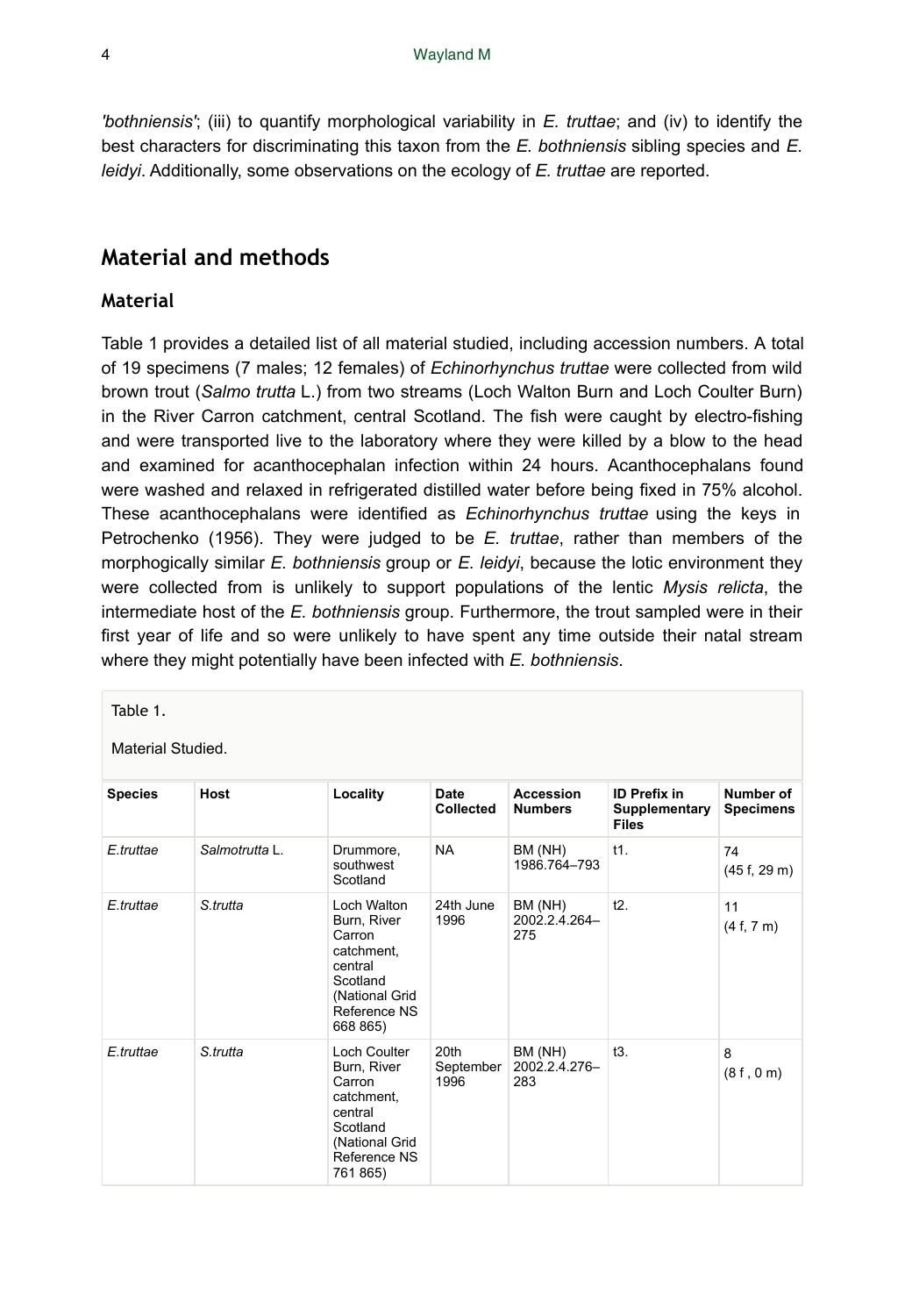| E.bothniensis       | Osmeruseperlanus<br>L.     | Bothnian Bay,<br><b>Baltic Sea</b>                                       | 13th July<br>1985             | BM (NH)<br>1987.1070-<br>1074<br>(paratypes) | b1. | 1<br>(1 f, 0 m)              |
|---------------------|----------------------------|--------------------------------------------------------------------------|-------------------------------|----------------------------------------------|-----|------------------------------|
| E.bothniensis       | O.eperlanus                | Lake Keitele,<br>central Finland                                         | 10th<br>October<br>1996       | BM (NH)<br>2002.2.4.102-<br>122              | b2. | 19<br>(8 f, 0 m)             |
| E.bothniensis       | O.eperlanus                | Lake Keitele,<br>central Finland                                         | 26th<br>October<br>1989       | BM (NH)<br>1989.1474-<br>1491                | b4. | 13<br>(6 f, 7 m)             |
| E.'<br>bothniensis' | Salvelinusalpinus<br>(L.)  | Lake<br>Pulmankijärvi,<br>northern<br>Finland                            | 14th June<br>1989             | BM (NH)<br>1989.1241-<br>1248                | b5. | $\overline{7}$<br>(4 f, 3 m) |
| E.'<br>bothniensis' | S.alpinus                  | Lake<br>Pulmankijärvi,<br>northern<br>Finland                            | <b>NA</b>                     | BM (NH)<br>1989.1439-<br>1468                | b6. | $\overline{2}$<br>(2 f, 0 m) |
| E.'<br>bothniensis' | Coregonuslavaretus<br>(L.) | Lake<br>Pulmankijärvi,<br>northern<br>Finland                            | <b>NA</b>                     | BM (NH)<br>1989.1259-<br>1270                | b7. | 16<br>(8 f, 8 m)             |
| E.'<br>bothniensis' | C.lavaretus                | Lake<br>Pulmankijärvi,<br>northern<br>Finland                            | 14th-16th<br><b>June 1989</b> | BM (NH)<br>1989.1406-<br>1420                | b8. | 5<br>(3 f, 2 m)              |
| E.'<br>bothniensis' | Platichthysflesus<br>(L.)  | Lake<br>Pulmankijärvi,<br>northern<br>Finland                            | 11th June<br>1990             | <b>NA</b>                                    | b9. | $\overline{4}$<br>(3 f, 1 m) |
| E.leidyi            | S.alpinus                  | Kinguk Lake,<br>Northwest<br>Territories,<br>Canada 64°40<br>'N 75°30'W  | 27th<br>August<br>1984        | <b>CMNPA 1985-</b><br>0146                   | 11. | 3<br>(3 f, 0 m)              |
| E.leidyi            | C.lavaretus                | Southern<br>Indian Lake,<br>Manitoba,<br>Canada 58°45<br>'N 98°55'W      | 8th June<br>1982              | <b>CMNPA 1985-</b><br>0138                   | 12. | 5<br>(0 f, 5 m)              |
| E.leidyi            | S.alpinus                  | Unnamed lake,<br>Northwest<br>Territories,<br>Canada 64°26<br>'N 77°45'W | 29th<br>August<br>1984        | <b>CMNPA 1985-</b><br>0149                   | 13. | 5<br>(0 f, 5 m)              |

A series of *E. truttae* (74 specimens; 45 females; 29 males) collected by Dr A Pike, University of Aberdeen, from *S. trutta* from Drummore, on the south-west coast of Scotland, held in the spirit collection of the Natural History Museum was also studied. Most of these acanthocephalans had well everted probosces and displayed no tegumental folding, suggesting that they had been relaxed in water before being fixed.

All of the specimens of the *E. bothniensis* group studied were collected between 1985 and 1997 by Professor E. T. Valtonen of the University of Jyväskylä and deposited in the spirit collection of The Natural History Museum. Some of this material had been fully relaxed in water prior to fixation. Most of the *E. bothniensis* material came from one host species, *O. eperlanus*, from the freshwater Lake Keitele, central Finland. This population of *E. bothniensis* is thought to have been isolated from conspecifics in the Bothnian Bay for at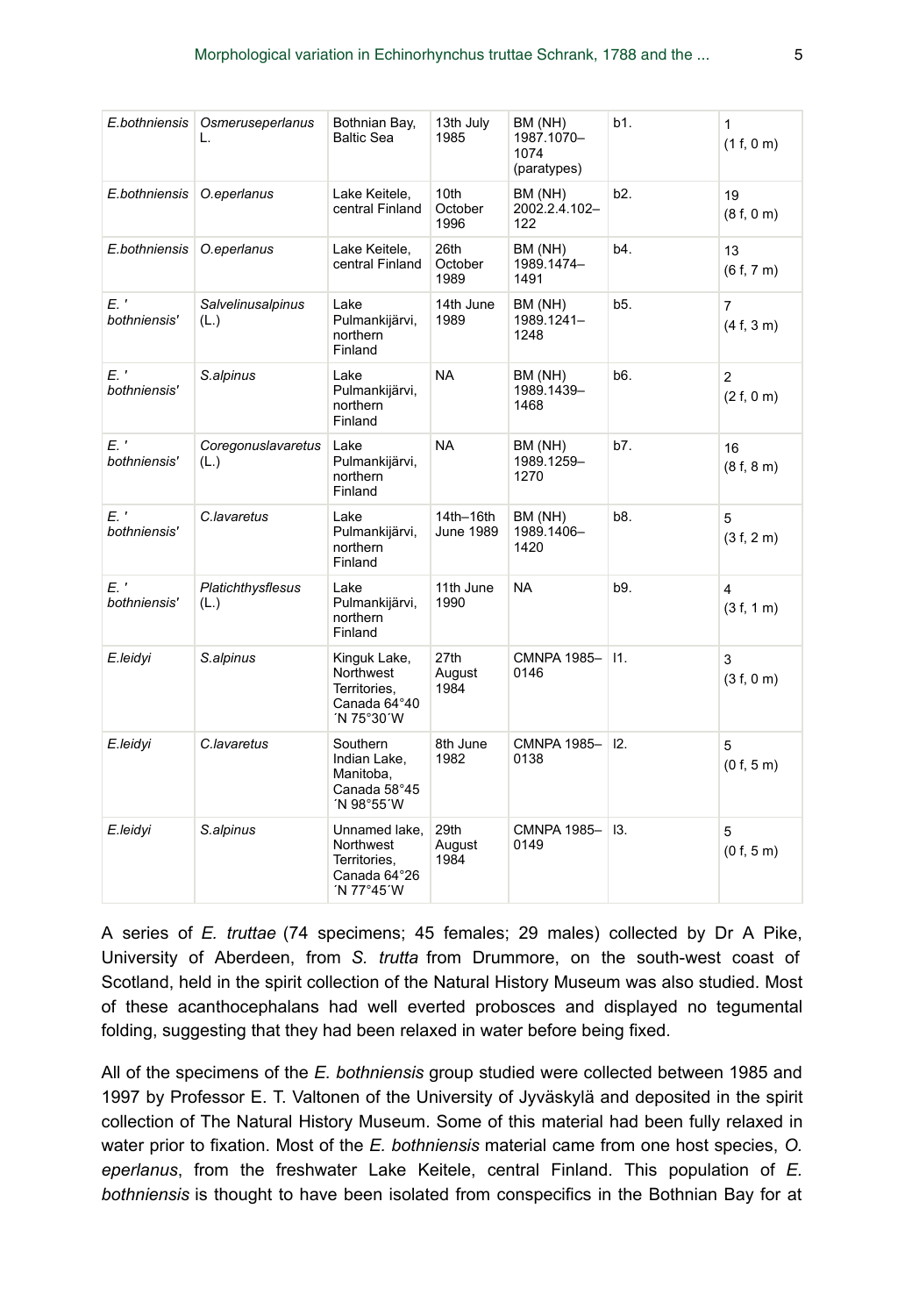least 6,000 years (Väinölä et al. 1994). Five paratypes of *E. bothniensis* (BM(NH) 1987.1070-1074) from *O. eperlanus* from the Bothnian Bay were also examined, but only one female worm was in a suitable condition for measuring hook morphometrics.

*E. 'bothniensis'* is known only from Lake Pulmankijärvi in northern Lapland, on the Finnish-Norwegian border. This freshwater lake lies 17 metres above sea level and drains into the Barents Sea. Samples of *E. 'bothniensis'* were obtained from the following hosts: *Salvelinus alpinus* (L.), *Coregonus lavaretus* (L.) and *Platichthys flesus* (L.).

In addition to the northern European material described above, voucher specimens of the Nearctic *E. leidyi* from the Canadian Museum of Nature were also examined. These acanthocephalans were collected by Shostak et al. (1986) during their extensive survey of morphological variability in *E. gadi*, *E. leidyi* and *E. salmonis* Müller, 1784 from northern Canada.

# **Light microscopy**

The specimens of *E. leidyi* from the Canadian Museum of Nature had been fixed in formalin-acetic acid-alcohol (FAA), stained with Semichon's carmine and permanently mounted in Permount (Fisher Scientific). All other acanthocephalans were prepared for light microscopy by dehydration through an alcohol series followed by clearing in lactophenol. Measurements were made with aid of a digitizing tablet (KS 100, Version 3, Carl Zeiss Vision). Hook morphometric data were recorded from one longitudinal row in which all of the hooks were visible in profile using the method described by Wayland (2010). Morphometric and meristic data were collected during a PhD studentship (Wayland 2002).

# **Morphological data analysis**

Statistical analysis and visualization of morphometric and meristic data were performed using the [R language and environment](http://r-project.org/) (R Core Team 2012). Boxplots augmented with strip charts were created using the R package [beeswarm](http://cran.r-project.org/web/packages/beeswarm/index.html) (Eklund 2012). [Proboscis profiler](http://acanthocephala.sourceforge.net/) (Wayland 2010) was used to analyse both intra and interspecific variation in hook measurements. Proboscis profiler, based on the meristogram of Huffman and Bullock (1975), was developed to detect morphological heterogeneity in collections of superficially similar acanthocephalan worms based on the multivariate statistical analysis of proboscis hook dimensions. For a detailed description of this tool with examples, please refer to Wayland (2010). In brief, the Proboscis profiler algorithm is composed of the following sequential steps:

- 1. Proboscis profiler requires blade length and base width measurements from each of the hooks in at least one longitudinal row of hooks per specimen. In each longitudinal row hooks are numbered sequentially, starting with the most distal hook.
- 2. Hook position is standardized. Counted position number of each hook in a given row is multiplied by 100 and divided by  $n + 1$ , where  $n =$  the total number of hooks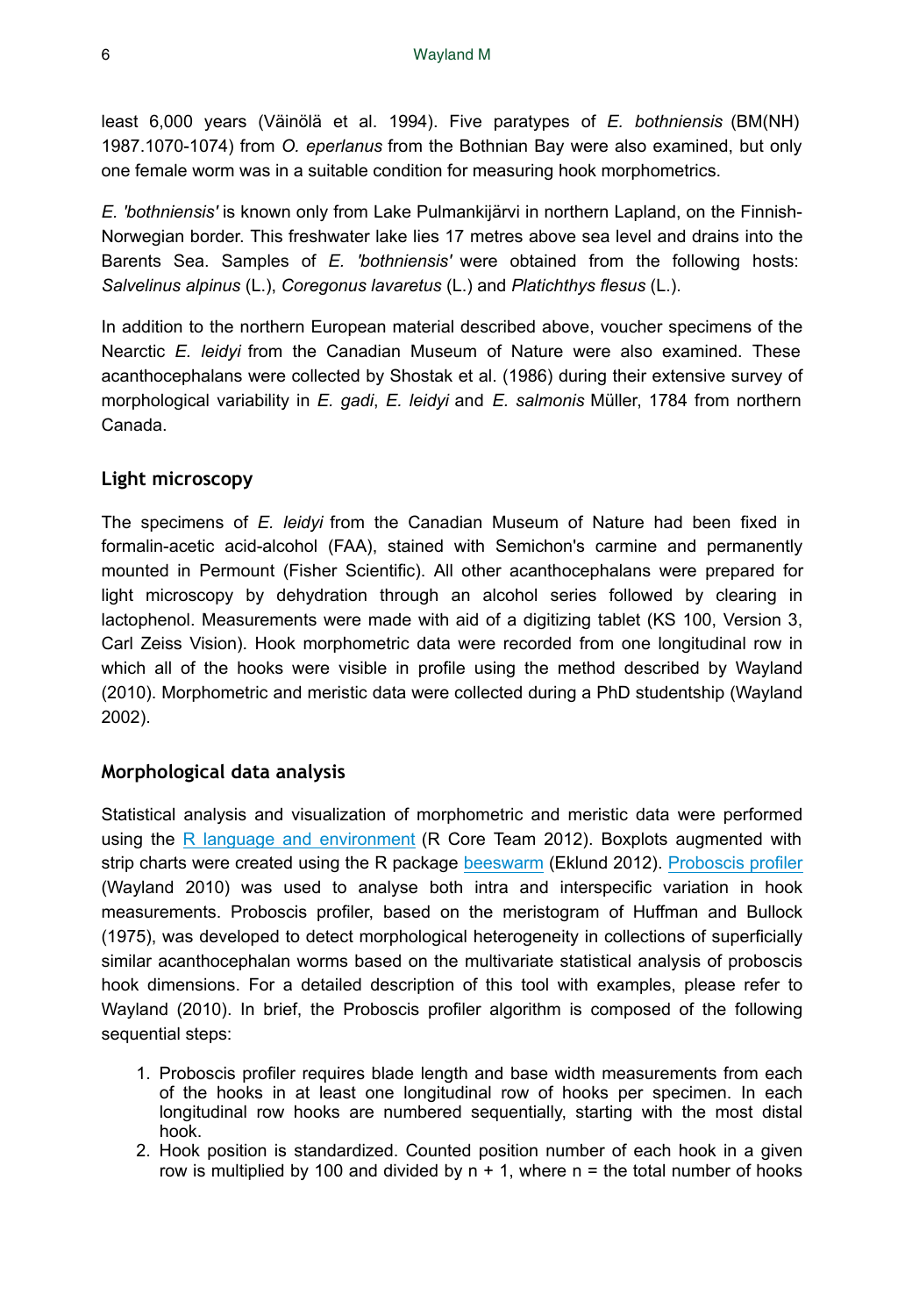in the row and the constant 1 is a corrective factor for centring the data-points in graphs.

- 3. A moving average (arithmetic mean) routine is applied to the data from each row of hooks and considers a user-defined segment of the percent-position axis for each measurement (length and base). The segment advances through the data from anterior to posterior in 1% increments.
- 4. Unsupervised pattern recognition using principal component analysis.
- 5. Hierarchical clustering of the first two principal components from step 4.

### **Ecological data analysis**

For each of the two host populations studied (Loch Walton Burn and Loch Coulter Burn), [Quantitative Parasitology](http://www.univet.hu/qpweb/) (Rózsa et al. 2000, Reiczigel 2003) was used to calculate an exact confidence interval for the prevalence of infection (using the Sterne method), a bootstrap confidence interval for mean abundance and the aggregation index (variance/ mean). The R package [fitdistrplus](http://cran.r-project.org/web/packages/fitdistrplus/index.html) (Delignette-Muller et al. 2013) was used to determine whether a Poisson or a negative binomial distribution provided the best description of the occurrence of *Echinorhynchus truttae* in its definitive host populations.

### **Data resources**

All data collected for this study are available as supplementary files.

### **Morphological data**

Standard morphometric and meristic data for female and male acanthocephalans can be found in Suppl. materials 1, 2 respectively. Egg and acanthor dimensions are listed in Suppl. material 3. Hook measurement data for female and male acanthocephalans (Suppl. materials 4, 5 respectively) are in a file format suitable as input to the [Proboscis Profiler](http://acanthocephala.sourceforge.net/) [software](http://acanthocephala.sourceforge.net/) (Wayland 2010).

### **Ecological data**

Suppl. materials 6, 7 contain data on the occurrence of *E. truttae* in samples of its definitive host *S. trutta* from Loch Coulter and Loch Walton respectively. For each fish examined, fork length and intensity of infection were recorded.

# **Results**

### **Variation in conventional morphological characters**

Initially an assessment was made of intraspecific and interspecific variation in conventional morphological characters, *i.e.* those characters used by most acanthocephalan taxonomists in the differential diagnosis of *Echinorhynchus* species. Summaries of these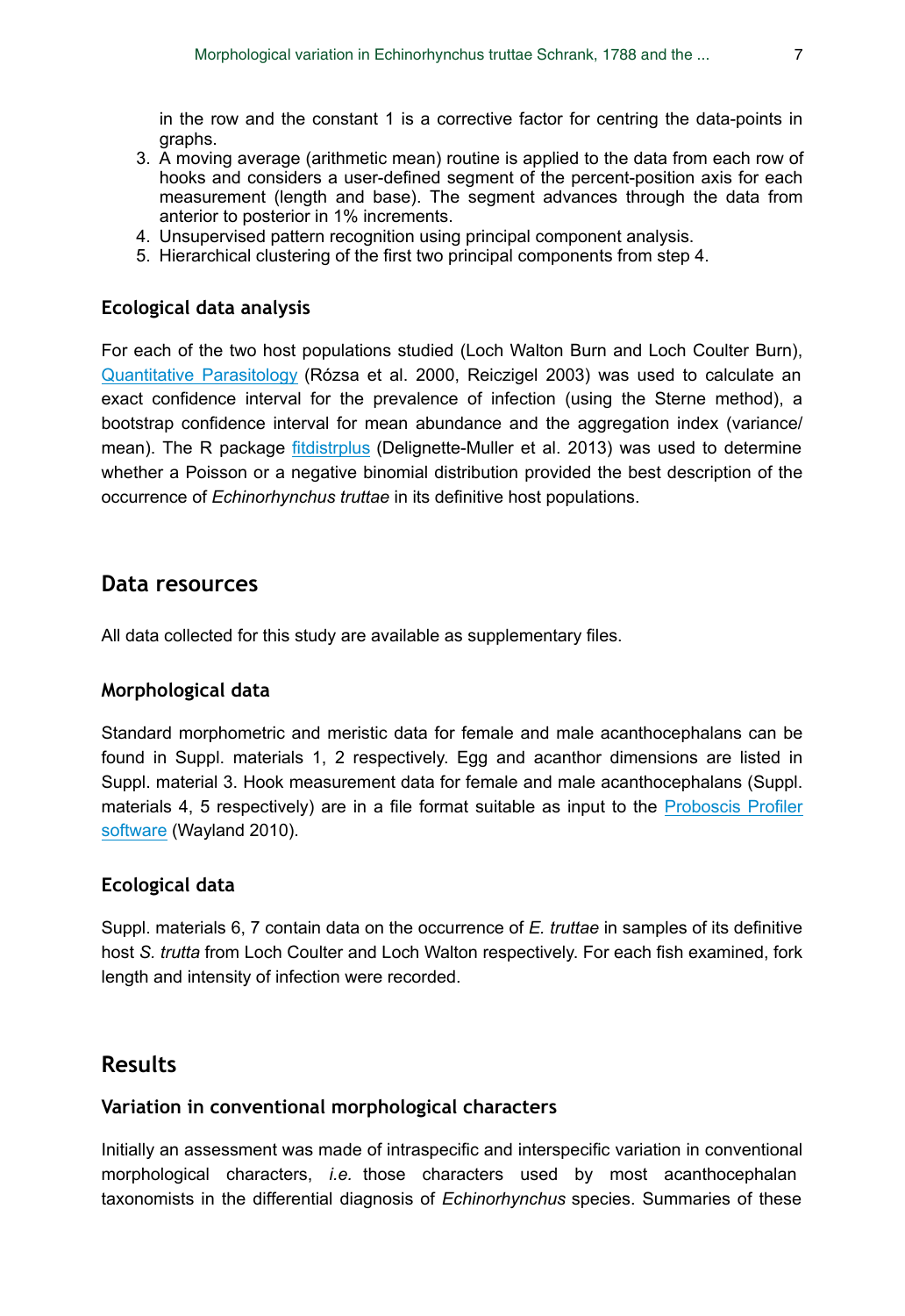variables for the female and male acanthocephalans examined in this study are provided in Tables 2, 3 respectively. Data for the three *E. truttae* populations (Loch Walton Burn, Loch Coulter Burn and Drummore) have been pooled, because, in the absence of any inter-site morphological variability, these acanthocephalans were assumed to be conspecific. Additionally, for comparative purposes, Tables 2, 3 contain data for *E. bothniensis* from *O. eperlanus* in the Bothnian Bay (original description by Zdzitowiecki and Valtonen 1987) and an extensive collection of *E. leidyi* from various fishes across northern Canadian waters (Shostak et al. 1986). It is important to note that these additional data were recorded from acanthocephalans prepared for light microscopy using methods different from those employed in the current study, although in all studies acanthocephalans were relaxed in fresh water prior to fixation to evert proboscides. Zdzitowiecki and Valtonen (1987) fixed their samples of *E. bothniensis* in alcohol and examined them as wet mounts, similarly to the current study, however they used creosote rather than lactophenol as a clearing agent. By contrast, Shostak et al. (1986) fixed their samples in formalin-acetic acid-alcohol (FAA), stained them with acetocarmine and mounted them in synthetic resin.

Table 2.

Morphometrics of female *Echinorhynchus bothniensis*, *E. 'bothniensis'*, *E. leidyi* and *E. truttae* (range; mean + standard deviation and sample size in parentheses). Data available in Suppl. materials 1, 3.

|                            | <b>E.bothniensis</b><br><b>Bothnian Bay</b><br>(Zdzitowiecki and<br>Valtonen, 1987) | <b>E.bothniensis</b><br><b>Lake Keitele (this</b><br>study) | E. 'bothniensis'<br>Lake Pulmankijärvi<br>(this study) | E.leidvi<br><b>Northern</b><br>Canada<br>(Shostak et<br>al., 1986) | E.truttae<br>Scotland<br>(this study)      |
|----------------------------|-------------------------------------------------------------------------------------|-------------------------------------------------------------|--------------------------------------------------------|--------------------------------------------------------------------|--------------------------------------------|
| Body length<br>(mm)        | $10.5 - 27.1$<br>$(-38)$                                                            | $10.1 - 25.1$<br>$(16.0 \pm 4.44; 14)$                      | $8.2 - 15.8$<br>$(10.9 \pm 2.28; 18)$                  | $3.9 - 31.6$<br>$(16.4 \pm 4.36)$<br>476)                          | $9.0 - 18.9$<br>$(14.0 \pm 2.00)$ ;<br>56) |
| Body width<br>(mm)         | $1.12 - 3.13$<br>$(-38)$                                                            | $1.14 - 2.76$<br>$(1.89 \pm 0.50; 14)$                      | $0.71 - 2.72$<br>$(1.32 \pm 0.50; 20)$                 | $0.60 - 3.0$<br>$(1.2 \pm 0.26)$<br>478)                           | $0.85 - 2.02$<br>$(1.19 \pm 0.25)$<br>56)  |
| Body length/<br>width      |                                                                                     | $5.6 - 11.8$<br>$(8.6 \pm 1.52; 14)$                        | $3.8 - 13.8$<br>$(9.2 \pm 2.34; 18)$                   | $4.3 - 27.4$<br>$(13.7 \pm 3.40)$ ;<br>466)                        | $7.4 - 16.5$<br>$(12.1 \pm 2.02)$<br>56)   |
| Proboscis<br>length        | $660 - 940$<br>$(846 \pm 60; 38)$                                                   | $611 - 787$<br>$(717 \pm 56.6; 7)$                          | $711 - 904$<br>$(823 \pm 77.3; 5)$                     | $733 - 1335$<br>$(1037 \pm 116.6)$<br>508)                         | $869 - 1188$<br>$(1009 \pm 59.7)$<br>56)   |
| Proboscis<br>width         | $230 - 290$<br>$(264 \pm 15; 38)$                                                   | $248 - 344$<br>$(308 \pm 33.2; 11)$                         | $213 - 334$<br>$(285 \pm 34.3; 19)$                    | $187 - 355$<br>$(274 \pm 31.0)$ ;<br>508)                          | $249 - 359$<br>$(309 \pm 22.2)$<br>56)     |
| Proboscis<br>length/width  | $2.82 - 3.67$<br>$(3.21 \pm 0.21; 38)$                                              | $2.03 \pm 2.95$<br>$(2.47 \pm 0.370; 7)$                    | $2.61 - 3.77$<br>$(3.04 \pm 0.500; 5)$                 | $2.64 - 5.98$<br>$(3.81 \pm 0.414)$<br>508)                        | $2.73 - 3.93$<br>$(3.28 \pm$<br>0.289; 56) |
| Number of<br>rows of hooks | $18 - 22$                                                                           | $18 - 21$<br>$(19.2 \pm 0.98; 14)$                          | $18 - 22$<br>$(19.5 \pm 1.07; 19)$                     | $14 - 23$<br>$(18.1 \pm 1.66)$<br>508)                             | $16 - 22$<br>$(19.6 \pm 1.44)$<br>57)      |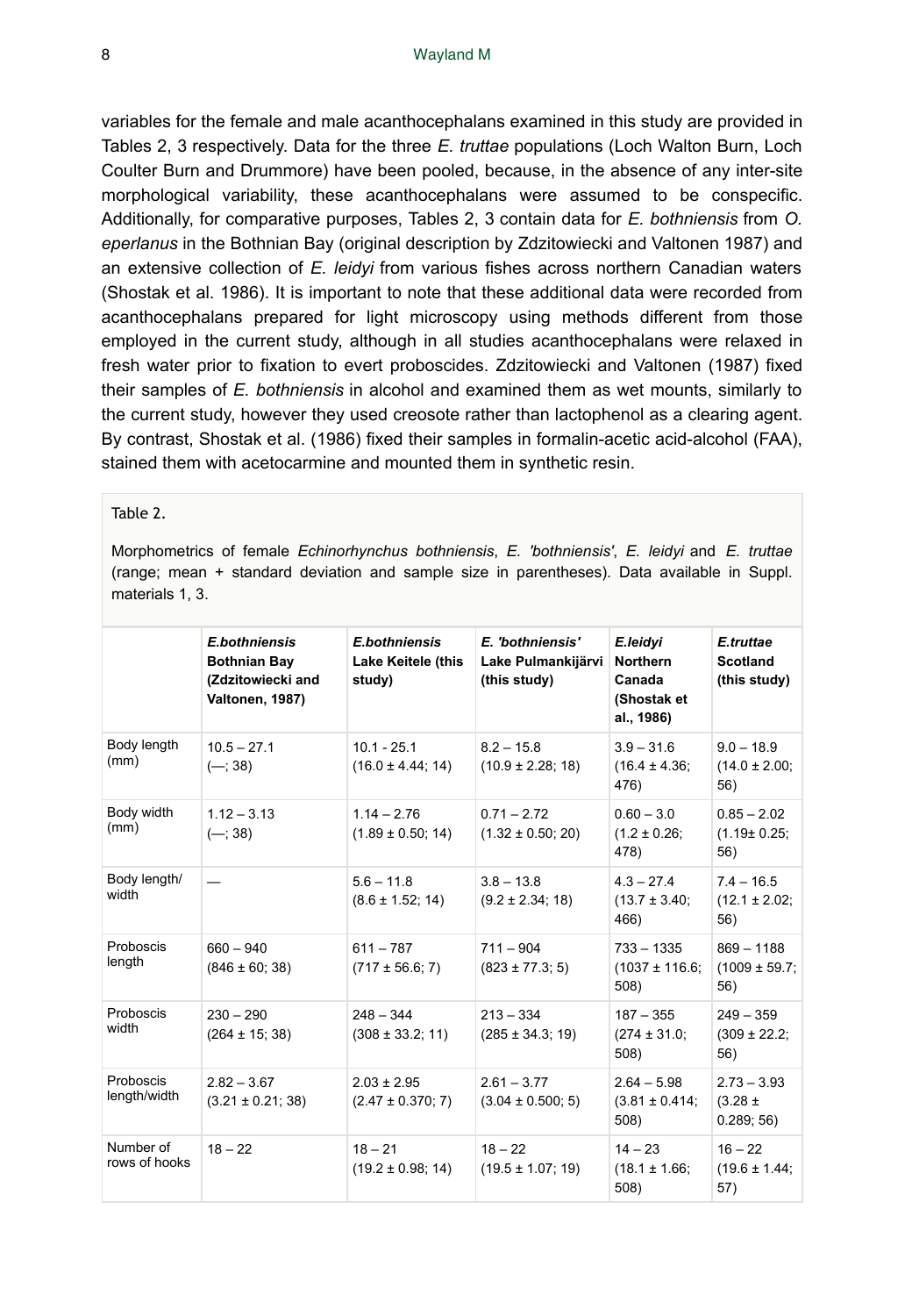| Number of<br>hooks per row                 | $11 - 15$                             | $11 - 12$<br>$(11.9 \pm 0.35; 8)$       | $12 - 15$<br>$(13.2 \pm 1.10; 5)$       | $10 - 17$<br>$(14.1 \pm 1.11)$ ;<br>508) | $12 - 17$<br>$(14.6 \pm 0.98)$<br>57)      |
|--------------------------------------------|---------------------------------------|-----------------------------------------|-----------------------------------------|------------------------------------------|--------------------------------------------|
| Maximum<br>length of hook<br>blade         | $57 - 72$<br>$(64 \pm 3.0; 38)$       | $57 - 66$<br>$(61 \pm 3.6; 4)$          | $64 - 68$<br>$(65 \pm 2.1; 3)$          | $52 - 84$<br>$(70 \pm 4.8; 508)$         | $68 - 91$<br>$(78 \pm 3.8)$ ;<br>46)       |
| Proboscis<br>receptacle<br>length          | $1080 - 1850$<br>$(1497 \pm 176; 38)$ | 1237 - 2195<br>$(1615 \pm 249; 14)$     | $668 - 1922$<br>$(1284 \pm 323; 20)$    |                                          | 1486 - 2855<br>$(1901 \pm 287)$<br>56)     |
| Proboscis<br>receptacle<br>width           | $300 - 430$<br>$(366 \pm 33; 38)$     | $336 - 618$<br>$(436 \pm 77; 14)$       | $167 - 431$<br>$(296 \pm 63; 20)$       |                                          | $318 \pm 616$<br>$(407 \pm 77)$ ;<br>56)   |
| Lemniscus<br>length                        | $870 - 1890$<br>$(-; 38)$             | $958 - 1963$<br>$(1462 \pm 323; 14)$    | $510 - 1543$<br>$(901 \pm 290; 19)$     | $\overline{\phantom{0}}$                 | $935 - 2434$<br>$(1670 \pm 293;$<br>56)    |
| Lemniscus<br>width                         | $220 - 540$<br>$(-; 38)$              | $212 - 616$<br>$(361 \pm 111; 14)$      | $99 - 441$<br>$(266 \pm 90; 19)$        |                                          | $201 - 693$<br>$(350 \pm 93)$<br>56)       |
| Genital<br>complex<br>length               | $1480 - 2270$<br>$(1846 \pm 201; 38)$ | $1575 - 2104$<br>$(1912 \pm 186; 6)$    | $991 - 1669$<br>$(1356 \pm 193; 12)$    |                                          | $1357 - 2761$<br>$(1792 \pm 289)$ ;<br>25) |
| Uterine bell<br>length                     |                                       | $375 - 734$<br>$(551 \pm 147; 6)$       | $265 - 555$<br>$(368 \pm 93; 12)$       |                                          | $429 - 878$<br>$(568 \pm 93)$ ;<br>25)     |
| Uterus length                              |                                       | $1060 - 1749$<br>$(1314 \pm 212; 8)$    | $646 - 1203$<br>$(902 \pm 158; 13)$     |                                          | $614 - 1592$<br>$(1003 \pm 191)$<br>42)    |
| Uterus width                               |                                       | $110 - 237$<br>$(161 \pm 44.1; 11)$     | $41 - 157$<br>$(71 \pm 34.1; 16)$       |                                          | $56 - 219$<br>$(110 \pm 30.1)$<br>55)      |
| Vagina length                              |                                       | $218 - 344$<br>$(273 \pm 42.9; 14)$     | $183 - 281$<br>$(221 \pm 25.6; 14)$     |                                          | $234 - 394$<br>$(294 \pm 29.7)$<br>56)     |
| Vagina width                               | $\overline{\phantom{0}}$              | $62 - 144$<br>$(103 \pm 26.1; 14)$      | $65 - 98$<br>$(80 \pm 10.3; 14)$        |                                          | $72 - 149$<br>$(109 \pm 15.2)$<br>56)      |
| Vaginal<br>sphincter<br>width              |                                       | $97 - 208$<br>$(142 \pm 33.9; 14)$      | $61 - 125$<br>$(82 \pm 19.3; 15)$       |                                          | $91 - 182$<br>$(126 \pm 19.4)$<br>56)      |
| Spincter width<br>to vagina<br>width ratio |                                       | $1.04 - 1.97$<br>$(1.41 \pm 0.271; 14)$ | $0.73 - 1.28$<br>$(1.02 \pm 0.184; 14)$ |                                          | $0.88 - 2.01$<br>$(1.17 \pm$<br>0.161; 56) |
| Egg length                                 | $140 - 168$<br>$(156 \pm 7; 38)$      | $127 - 166$<br>$(148 \pm 12.6; 15)$     | 121 - 152<br>$(137 \pm 11.4; 9)$        | $90 - 135$<br>$(115 \pm 8.2)$ ;<br>134)  | $120 - 173$<br>$(140 \pm 11.0)$ ;<br>117)  |
| Egg width                                  | $22 - 29$<br>$(25 \pm 1; 38)$         | $19 - 31(23 \pm 3.1)$<br>15)            | $19 - 23$<br>$(21 \pm 1.2; 9)$          |                                          | $22 - 34$<br>$(27 \pm 2.2)$ ;<br>117)      |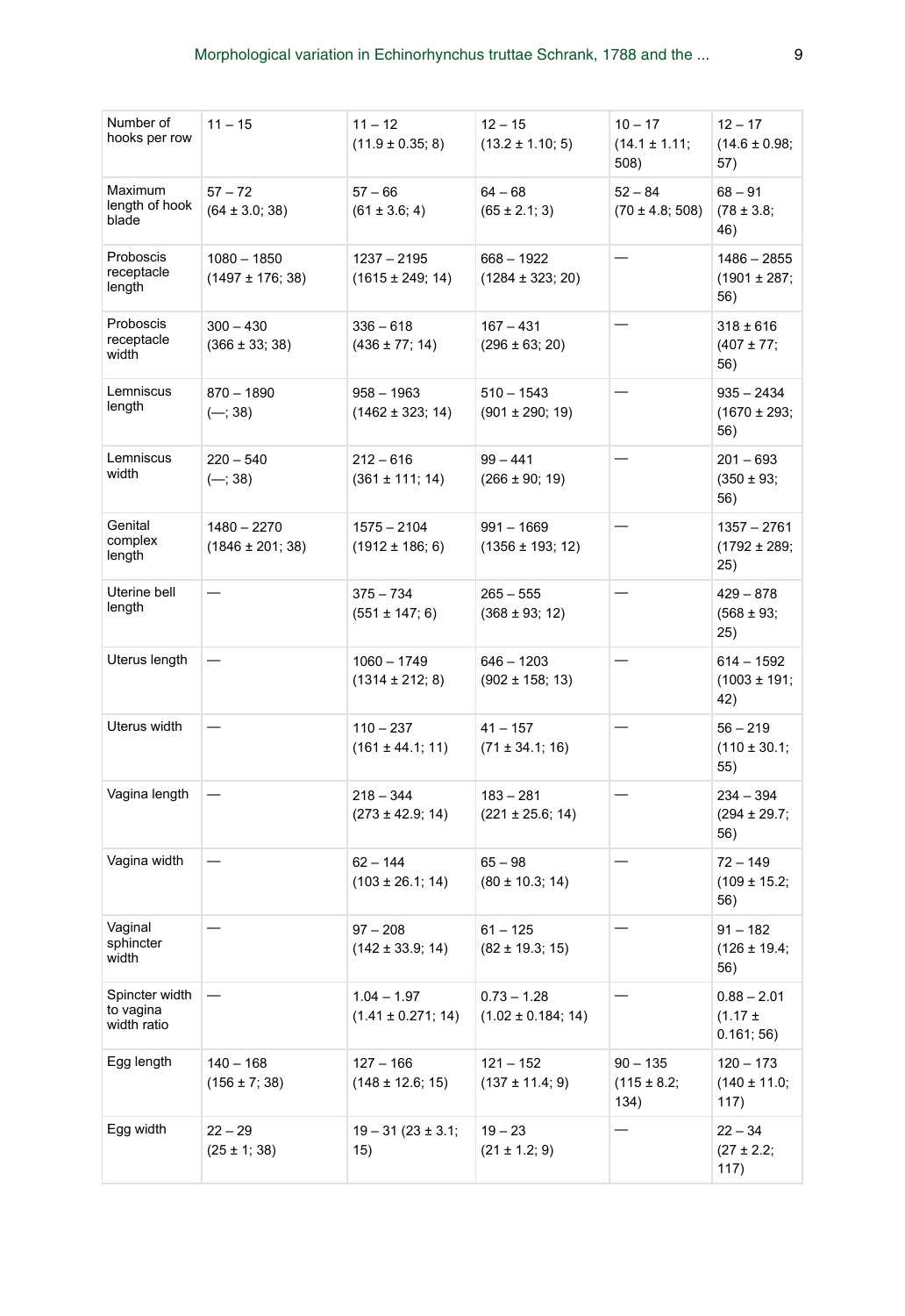| Acanthor<br>length       | $67 - 80$<br>$(73 \pm 3.5; 15)$ | $67 - 78$<br>$(74 \pm 3.9; 9)$ | $70 - 90$<br>$(80 \pm 4.4)$<br>117) |
|--------------------------|---------------------------------|--------------------------------|-------------------------------------|
| Acanthor width $\vert$ — | $14 - 19$<br>$(17 \pm 1.5; 15)$ | $14 - 19$<br>$(17 \pm 1.5; 9)$ | $17 - 24$<br>$(20 \pm 1.4)$<br>117) |

# Table 3.

Morphometrics of male *Echinorhynchus bothniensis*, *E. 'bothniensis'*, *E. leidyi* and *E. truttae* (range; mean + standard deviation and sample size in parentheses). Data available in Suppl. material 2.

|                                    | E.bothniensis<br><b>Bothnian Bay</b><br>(Zdzitowiecki and<br>Valtonen, 1987) | E.bothniensis<br><b>Lake Keitele</b><br>(this study) | E. 'bothniensis'<br>Lake<br>Pulmankijärvi<br>(this study) | E.leidyi<br><b>Northern</b><br>Canada<br>(Shostak et<br>al., 1986) | E.truttae<br><b>Scotland</b><br>(this study) |
|------------------------------------|------------------------------------------------------------------------------|------------------------------------------------------|-----------------------------------------------------------|--------------------------------------------------------------------|----------------------------------------------|
| Body length (mm)                   | $8.9 - 15.8$                                                                 | $7.4 - 15.9$<br>$(10.9 \pm 2.9; 16)$                 | $4.5 - 9.7$<br>$(7.3 \pm 1.6; 14)$                        | $5.1 - 19.7$<br>$(10.3 \pm 2.51)$<br>360)                          | $7.2 - 10.9$<br>$(8.9 \pm 1.09)$ ;<br>32)    |
| Body width (mm)                    | $1.13 - 2.39$                                                                | $0.93 - 2.17$<br>$(1.47 \pm 0.36; 14)$               | $0.58 - 1.78$<br>$(1.04 \pm 0.37; 14)$                    | $0.6 - 1.9$<br>$(1.0 \pm 0.20)$ ;<br>353)                          | $0.69 - 1.32$<br>$(0.90 \pm 0.12)$<br>32     |
| Body length/width                  |                                                                              | $5.5 - 10.3$<br>$(7.8 \pm 1.42; 14)$                 | $4.9 - 10.2$<br>$(7.4 \pm 1.40; 14)$                      | $5.6 - 21.0$<br>$(10.7 \pm 3.03)$<br>352)                          | $6.7 - 12.2$<br>$(10.0 \pm 1.29)$<br>32)     |
| Reproductive<br>system length (mm) |                                                                              | $5.1 - 11.0$<br>$(7.4 \pm 2.17; 13)$                 | $3.0 - 6.3$<br>$(4.8 \pm 1.08; 14)$                       |                                                                    | $4.0 - 6.6$<br>$(5.4 \pm 0.69)$ ;<br>32)     |
| Proboscis length                   | $690 - 830$<br>$(756 \pm 36; 50)$                                            | $617 - 751$<br>$(683 \pm 42.8; 13)$                  |                                                           | $658 - 1203$<br>$(930 \pm 93.3)$<br>381)                           | $733 - 1019$<br>$(903 \pm 59.6)$<br>32)      |
| Proboscis width                    | $220 - 280$<br>$(240 \pm 13; 50)$                                            | $204 - 329$<br>$(265 \pm 37.8; 16)$                  | $204 - 287$<br>$(256 \pm 24.6; 8)$                        | $176 - 314$<br>$(245 \pm 27.6)$<br>381)                            | $205 - 326$<br>$(264 \pm 29.0)$ ;<br>32)     |
| Proboscis length/<br>width         | $2.69 - 3.51$<br>$(3.16 \pm 0.22; 50)$                                       | $2.00 - 3.16$<br>$(2.51 \pm 0.327; 13)$              |                                                           | $2.57 - 5.24$<br>$(3.83 \pm 0.424)$<br>381)                        | $2.67 - 4.07$<br>$(3.46 \pm$<br>0.381; 32)   |
| Number of rows of<br>hooks         | $17 - 20$                                                                    | $17 - 21$<br>$(19.0 \pm 1.50; 17)$                   | $18 - 22$<br>$(19.4 \pm 1.26 10)$                         | $12 - 22$<br>$(17.5 \pm 1.77)$<br>381)                             | $16 - 22$<br>$(18.7 \pm 1.45)$<br>35)        |
| Number of hooks<br>per row         | $11 - 14$                                                                    | $11 - 13$<br>$(11.9 \pm 0.59; 15)$                   |                                                           | $10 - 16$<br>$(13.4 \pm 0.98)$<br>381)                             | $11 - 15$<br>$(14.0 \pm 0.95)$<br>35)        |
| Maximum length of<br>hook blade    | $55 - 71$<br>$(62 \pm 4; 50)$                                                | $50 - 61$<br>$(57 \pm 3.9; 6)$                       |                                                           | $45 - 82$<br>$(64 \pm 4.8)$<br>381)                                | $67 - 84$<br>$(75 \pm 3.7)$<br>26)           |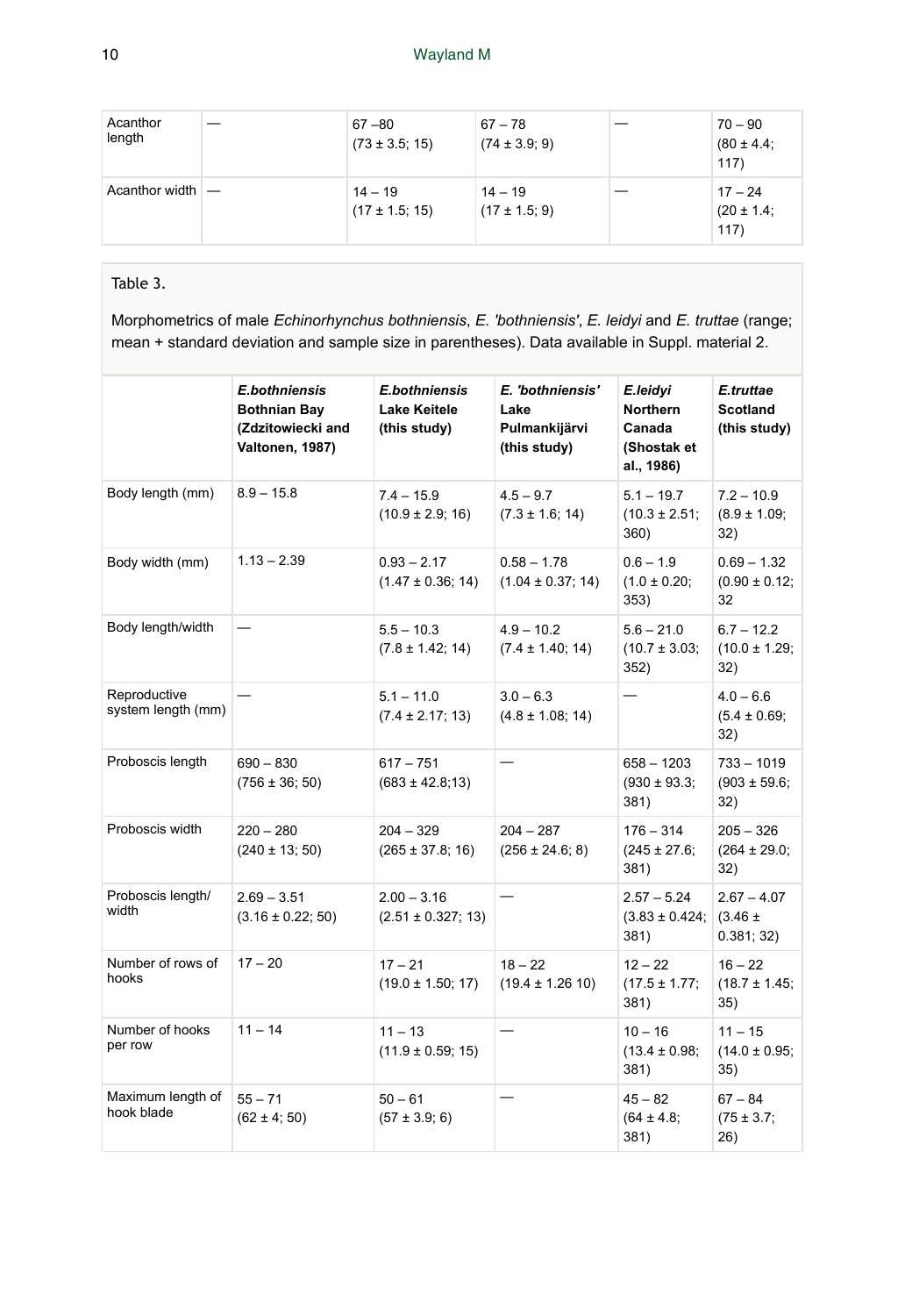| Proboscis<br>receptacle length   | $1140 - 1800$<br>$(1452 \pm 137; 50)$ | 1042 - 1982<br>$(1559 \pm 231; 17)$  | $913 - 1262$<br>$(1086 \pm 125; 13)$ | $1376 - 2384$<br>$(1779 \pm 199)$ ;<br>32) |
|----------------------------------|---------------------------------------|--------------------------------------|--------------------------------------|--------------------------------------------|
| Proboscis<br>receptacle width    | $240 - 350$<br>$(303 \pm 27; 50)$     | $141 - 402$<br>$(332 \pm 67; 17)$    | $154 - 345$<br>$(257 \pm 62.6; 14)$  | $278 - 499$<br>$(369 \pm 41.9)$ ;<br>32)   |
| Lemniscus length                 | $720 - 1470$                          | $756 - 1678$<br>$(1219 \pm 281; 15)$ | $496 - 977$<br>$(717 \pm 157; 11)$   | $1172 - 1775$<br>$(1468 \pm 164)$<br>32)   |
| Lemniscus width                  | $150 - 480$                           | $173 - 553$<br>$(326 \pm 106; 15)$   | $107 - 268$<br>$(207 \pm 54.3; 12)$  | $135 - 390$<br>$(288 \pm 58.3)$<br>32)     |
| Anterior testes<br>length        | $800 - 1680$                          | 761 - 1682<br>$(1172 \pm 332; 12)$   | $403 - 934$<br>$(649 \pm 165; 13)$   | $707 - 1249$<br>$(1050 \pm 126)$<br>28)    |
| Anterior testes<br>width         | $370 - 670$                           | $289 - 831$<br>$(476 \pm 145; 12)$   | $136 - 447$<br>$(312 \pm 88.0; 13)$  | $394 - 637$<br>$(513 \pm 70.0)$<br>28)     |
| Posterior testes<br>length       | $810 - 1700$                          | $686 - 1602$<br>$(1069 \pm 295; 12)$ | $387 - 929$<br>$(640 \pm 161; 13)$   | $694 - 1198$<br>$(975 \pm 136)$ ;<br>28)   |
| Posterior testes<br>width        | $300 - 680$                           | $306 - 837$<br>$(475 \pm 158; 12)$   | $197 - 471$<br>$(334 \pm 84; 13)$    | $394 - 591$<br>$(506 \pm 55)$<br>28)       |
| Cement gland width               |                                       | $178 - 954$<br>$(356 \pm 207; 17)$   | $164 - 404$<br>$(282 \pm 84; 14)$    | $198 - 575$<br>$(365 \pm 83)$ ;<br>32)     |
| Saefftigen's pouch<br>length     | $750 - 1050$                          | $659 - 1413$<br>$(925 \pm 227; 17)$  | $500 - 871$<br>$(684 \pm 117; 13)$   | $538 - 854$<br>$(733 \pm 77)$ ;<br>32)     |
| Saefftigen's pouch<br>width      | $160 - 270$                           | $116 - 336$<br>$(227 \pm 72; 17)$    | $101 - 237$<br>$(165 \pm 45; 13)$    | $187 - 374$<br>$(288 \pm 44)$ ;<br>32)     |
| Penis width                      | $85 - 113$<br>$(98 \pm 7; 50)$        | $50 - 105$<br>$(79 \pm 16; 16)$      | $45 - 89$<br>$(63 \pm 12; 9)$        | $66 - 110$<br>$(85 \pm 11; 32)$            |
| <b>Bursal sucker</b><br>diameter |                                       | $137 - 219$<br>$(182 \pm 23; 11)$    | $135 - 191$<br>$(164 \pm 16; 10)$    | $123 - 197$<br>$(152 \pm 20)$ ;<br>15)     |

The extent of intraspecific morphological variability for the taxa studied can be seen in Tables 2, 3. The mean and range of values for each morphometric are very similar for both *E. bothniensis* population, i.e. the Bothnian Bay and Lake Keitele. An analysis of the cause of intraspecific variation in morphological characters was attempted for *E. truttae* only, as sample numbers for the other taxa were considered to be too small for a meaningful statistical analysis. All anatomical characters common to both sexes are larger in females than males (compare data in tables Tables 2, 3 and also see boxplots in Suppl. material 8). Sexual dimporphism is also clearly apparent in a principal components analysis of conventional morphological characters (Fig. 1a). There is considerable separation of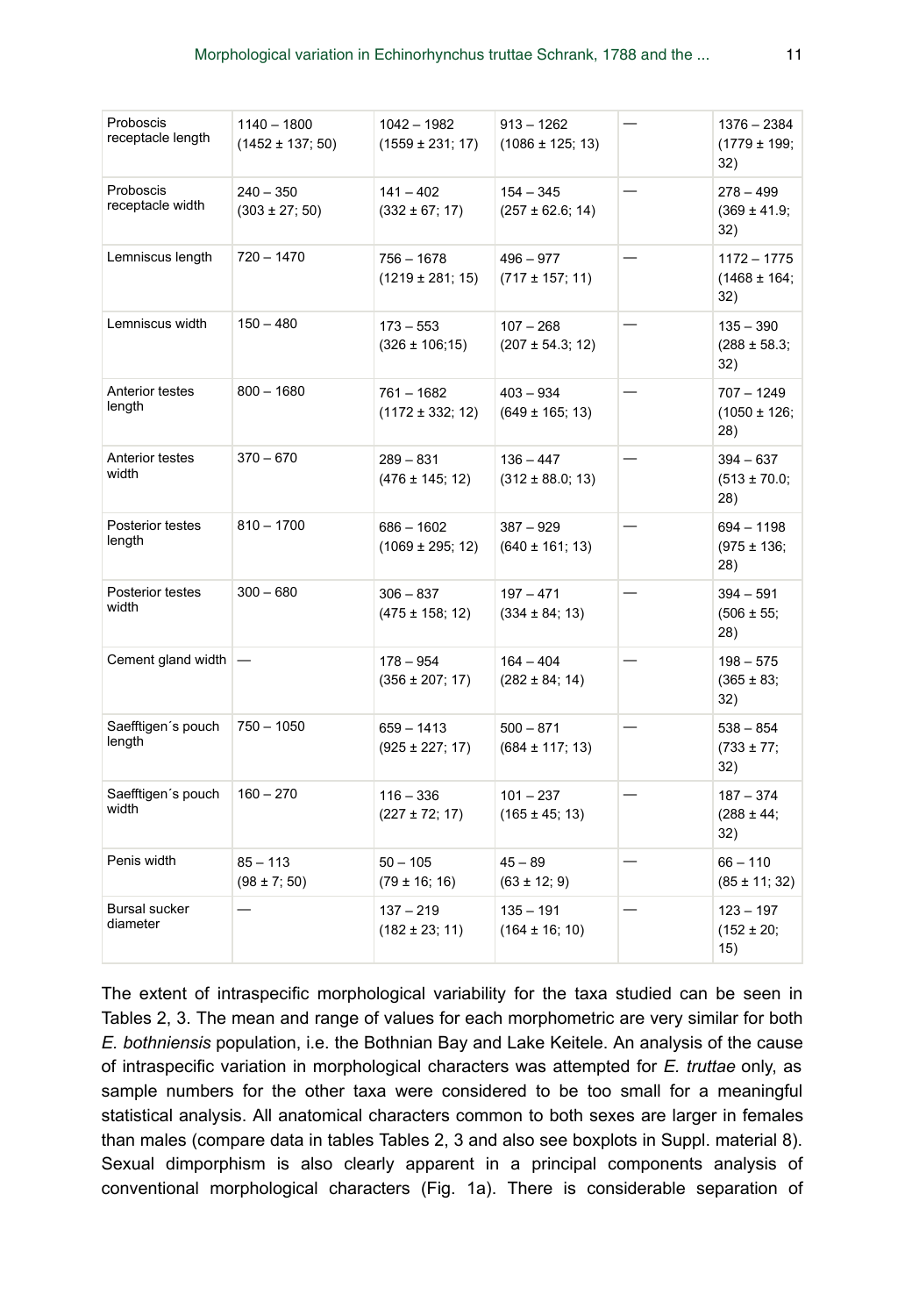females from males in the first principal component, which accounts for 36% of the variation in the dataset. The variables contributing most to the separation of the two sexes (i.e. those with the highest loadings for principal component one) are: lemniscus length, proboscis receptacle length and width, body length and proboscis length and width (Fig. 1bl $\dot{E}$ Body size is positively correlated (Bonferroni corrected p-value < 0.05) with the size of several anatomical characters of female *E. truttae* (Table 4), namely, body width (r<sup>2</sup>=0.257), proboscis length ( $r^2$ =0.317), proboscis receptacle length ( $r^2$ =0.284), lemniscus length ( $r^2$ =0.364), lemniscus width (r<sup>2</sup>=0.237), vagina width (r<sup>2</sup>=0.246) and vaginal sphincter width (r <sup>2</sup>=0.251). In male *E. truttae* (Table 5), a significant positive correlation with body length is only demonstrated for the length of the reproductive system ( $r^2$ = 0.876), lemniscus length  $(r^2=0.487)$  and the length of the testes ( $r^2=0.346$  for anterior testis;  $r^2=0.469$  for posterior testis). Evidence of morphological variation in *E. truttae* between the three sample sites was not found, even after taking sexual dimorphism into account.

#### Table 4.

**Correlation of morphometric variables with body length in female** *Echinorhynchus truttae***.** Correlation measured by Pearson's product-moment correlation coefficient (r). The raw p value is the probability that the sample correlation coefficient could have come from a population with a correlation coefficient of zero. The Bonferroni correction was used to control the family wise error rate across multiple tests of significance. Data available in Suppl. material 1.

| Variable                     | n  | r     | raw p      | Bonferroni p |
|------------------------------|----|-------|------------|--------------|
| Body width                   | 56 | 0.507 | 0.000066   | 0.000997     |
| Proboscis length             | 56 | 0.563 | 0.000006   | 0.000092     |
| Proboscis width              | 56 | 0.041 | 0.763773   | 1.000000     |
| Proboscis receptacle length  | 56 | 0.533 | 0.000023   | 0.000346     |
| Proboscis receptacle width   | 56 | 0.375 | 0.004442   | 0.066630     |
| Lemniscus length             | 56 | 0.603 | < 0.000001 | 0.000013     |
| Lemniscus width              | 56 | 0.487 | 0.000142   | 0.002128     |
| Genital complex length       | 25 | 0.438 | 0.028697   | 0.430462     |
| Uterine bell length          | 25 | 0.266 | 0.198106   | 1.000000     |
| Uterus length                | 42 | 0.376 | 0.014200   | 0.212997     |
| Uterus width                 | 55 | 0.123 | 0.369147   | 1.000000     |
| Vagina length                | 56 | 0.273 | 0.041850   | 0.627757     |
| Vagina width                 | 56 | 0.496 | 0.000100   | 0.001500     |
| Vaginal sphincter width      | 56 | 0.501 | 0.000085   | 0.001281     |
| Maximum length of hook blade | 46 | 0.267 | 0.072923   | 1.000000     |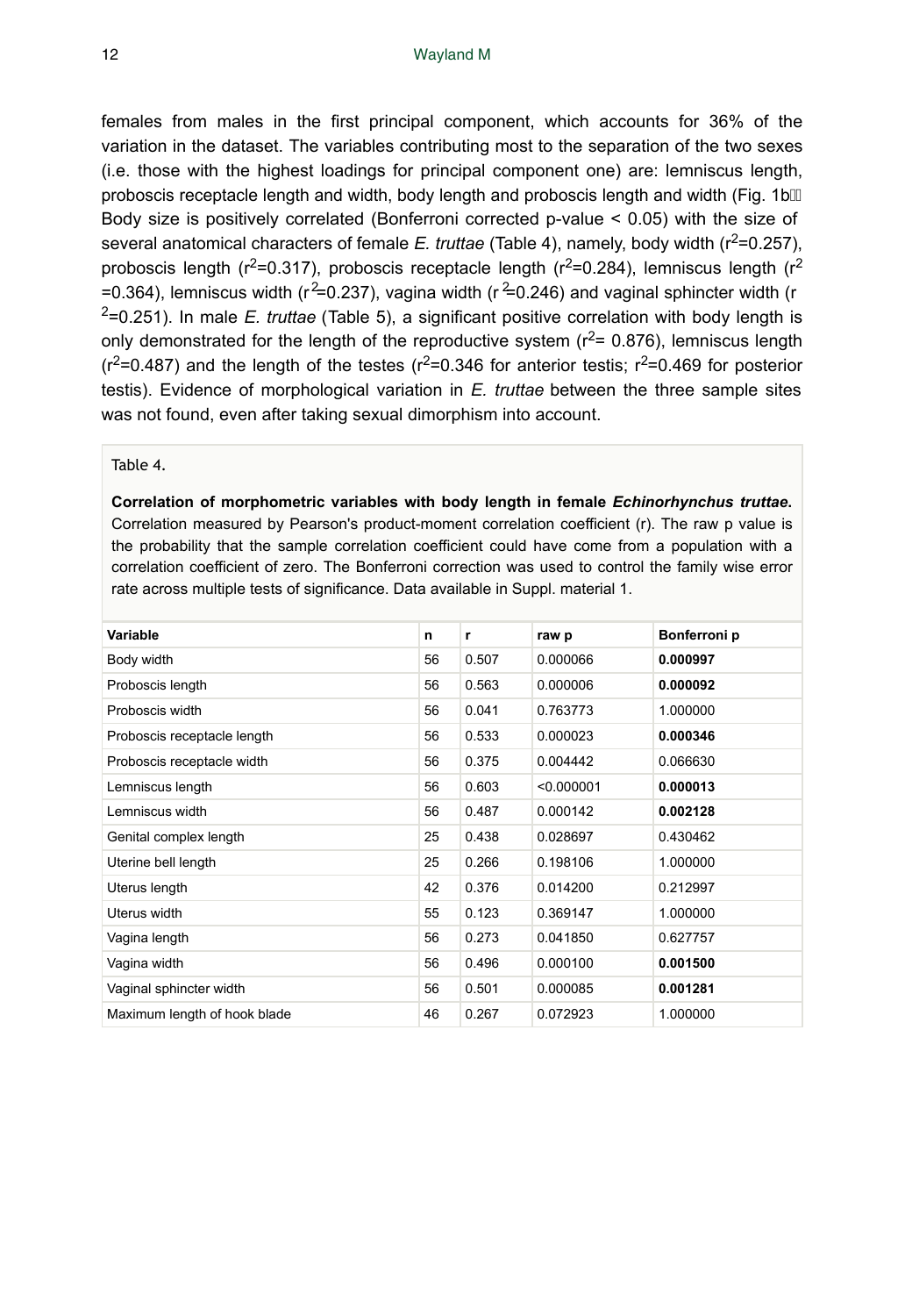# Table 5.

**Correlation of morphometric variables with body length in male** *Echinorhynchus truttae***.** Correlation measured by Pearson's product-moment correlation coefficient (r). The raw p value is the probability that the sample correlation coefficient could have come from a population with a correlation coefficient of zero. The Bonferroni correction was used to control the family wise error rate across multiple tests of significance. Data available in Suppl. material 2.

| Variable                     | n  | r        | raw p      | Bonferroni p |
|------------------------------|----|----------|------------|--------------|
| Reproductive system length   | 32 | 0.936    | < 0.000001 | < 0.000001   |
| Body width                   | 32 | 0.417    | 0.017468   | 0.314424     |
| Proboscis length             | 32 | 0.298    | 0.097440   | 1.000000     |
| Proboscis width              | 32 | $-0.054$ | 0.769724   | 1.000000     |
| Proboscis receptacle length  | 32 | 0.131    | 0.474205   | 1.000000     |
| Proboscis receptacle width   | 32 | 0.236    | 0.193402   | 1.000000     |
| Lemniscus length             | 32 | 0.698    | 0.000009   | 0.000159     |
| Lemniscus width              | 32 | 0.330    | 0.064692   | 1.000000     |
| Anterior testis length       | 28 | 0.588    | 0.001008   | 0.018152     |
| Anterior testis width        | 28 | 0.446    | 0.017358   | 0.312447     |
| Posterior testis length      | 28 | 0.685    | 0.000059   | 0.001058     |
| Posterior testis width       | 28 | 0.352    | 0.065541   | 1.000000     |
| Cement gland width           | 32 | 0.296    | 0.099633   | 1.000000     |
| Saefftigen's pouch length    | 32 | 0.360    | 0.043181   | 0.777265     |
| Saefftigen's pouch width     | 32 | 0.174    | 0.339571   | 1.000000     |
| Penis width                  | 32 | 0.217    | 0.232671   | 1.000000     |
| Bursal sucker diameter       | 15 | 0.259    | 0.350967   | 1.000000     |
| Maximum length of hook blade | 23 | 0.428    | 0.041548   | 0.747868     |
|                              |    |          |            |              |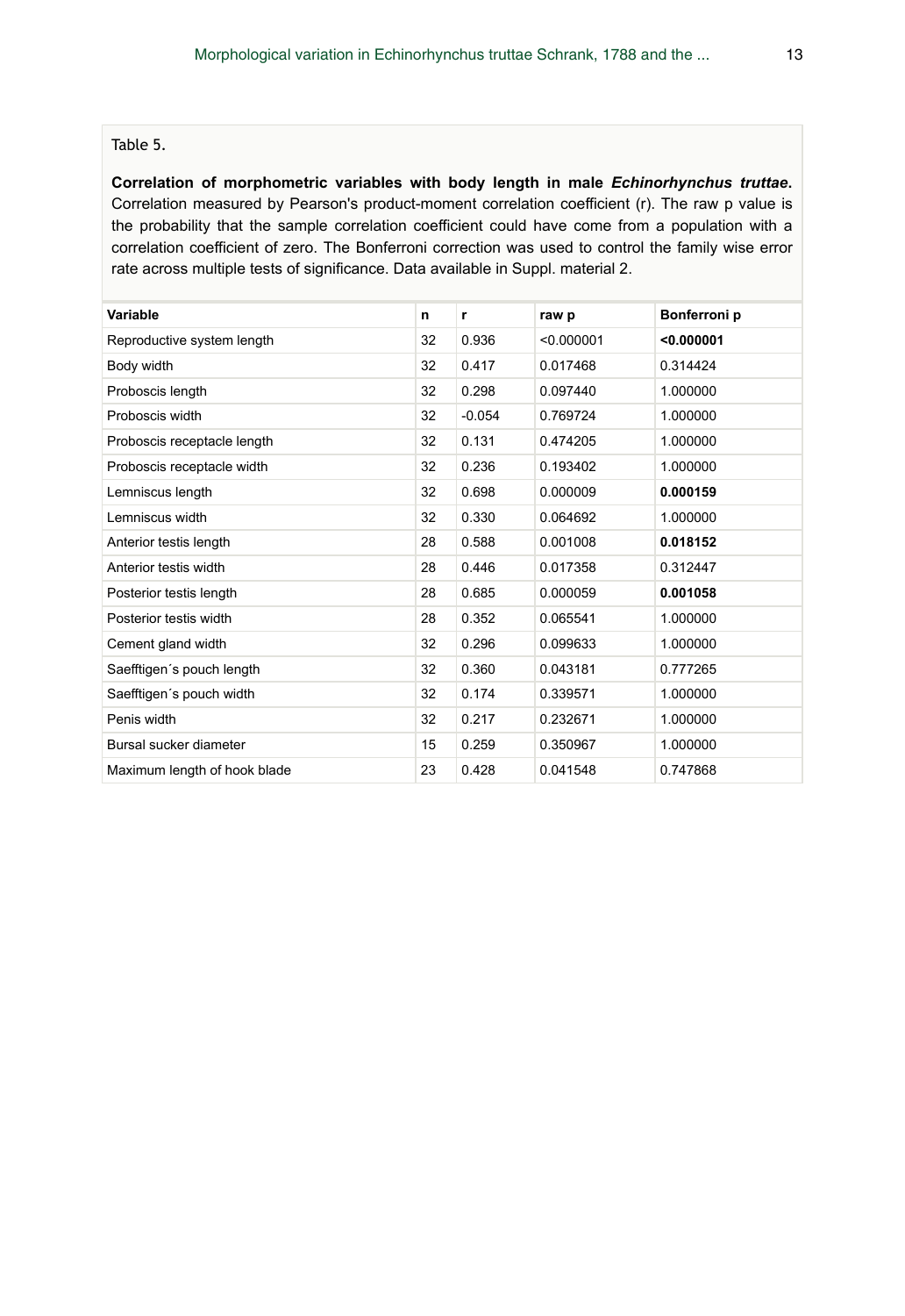

#### Figure 1.

Sexual dimorphism in *Echinorhynchus truttae* revealed by principal component analysis of morphometric and meristic variables for 53 females and 25 males. The first (PC1) and second (PC2) principal components account for 36% and 24% of the variation in the data, respectively. Analysis based on data in Suppl. materials 1, 2.

**a**: Scatterplot of the scores for the first two principal components (PC1 and PC2). Key: f, female; m, male.

**b**: Scatterplot of the loadings for PC1 and PC2. Key: BL, body length; BW, body width; PL, proboscis length; PW, proboscis width; PRL, proboscis receptacle length; PRW, proboscis receptacle width; LL, lemniscus length; LW, lemniscus width; HKL, maximum hook blade length; NROWS, number of longitudinal rows of hooks; HKSROW, maximum number of hooks per longitudinal row.

Although there are interspecific differences in the means of some of the morphometric variables (*e.g.* maximum length of hook blade) listed in Tables 2, 3, interspecific overlap in their ranges prevents any single morphometric variable from being used to reliably discriminate any of the species in this study. For a graphical representation of interspecific variation in each conventional morphological character, see boxplots in Suppl. materials 9, 10.

Marked intraspecific, but subtle interspecific anatomic variation was observed in the male reproductive system. Four of 32 male *E. truttae* had only one testis, which measured 793– 1530 × 393–730µm. No monorchid males were found in *E. bothniensis* or *E. 'bothniensis'*. All of the *Echinorhynchus* spp. studied typically displayed six cement glands, but the number of glands was variable in *E. 'bothniensis'* and *E. truttae*. Of eleven specimens of *E. 'bothniensis'*, nine (82%) exhibited six cement glands, but two (18%) had only five. Cement gland number was recorded from 35 male *E. truttae*; the numbers displaying 4, 5, 6 and 8 cement glands were 1 (3%), 3 (9%), 30 (86%) and 1 (3%), respectively. Cement gland arrangements of specimens with six glands are summarized in Table 6. It is interesting to note that none of the specimens of *E. truttae* were found to exhibit the moniliform pattern (chain-like, six singles) and that the majority (96%) had either one or two paired cement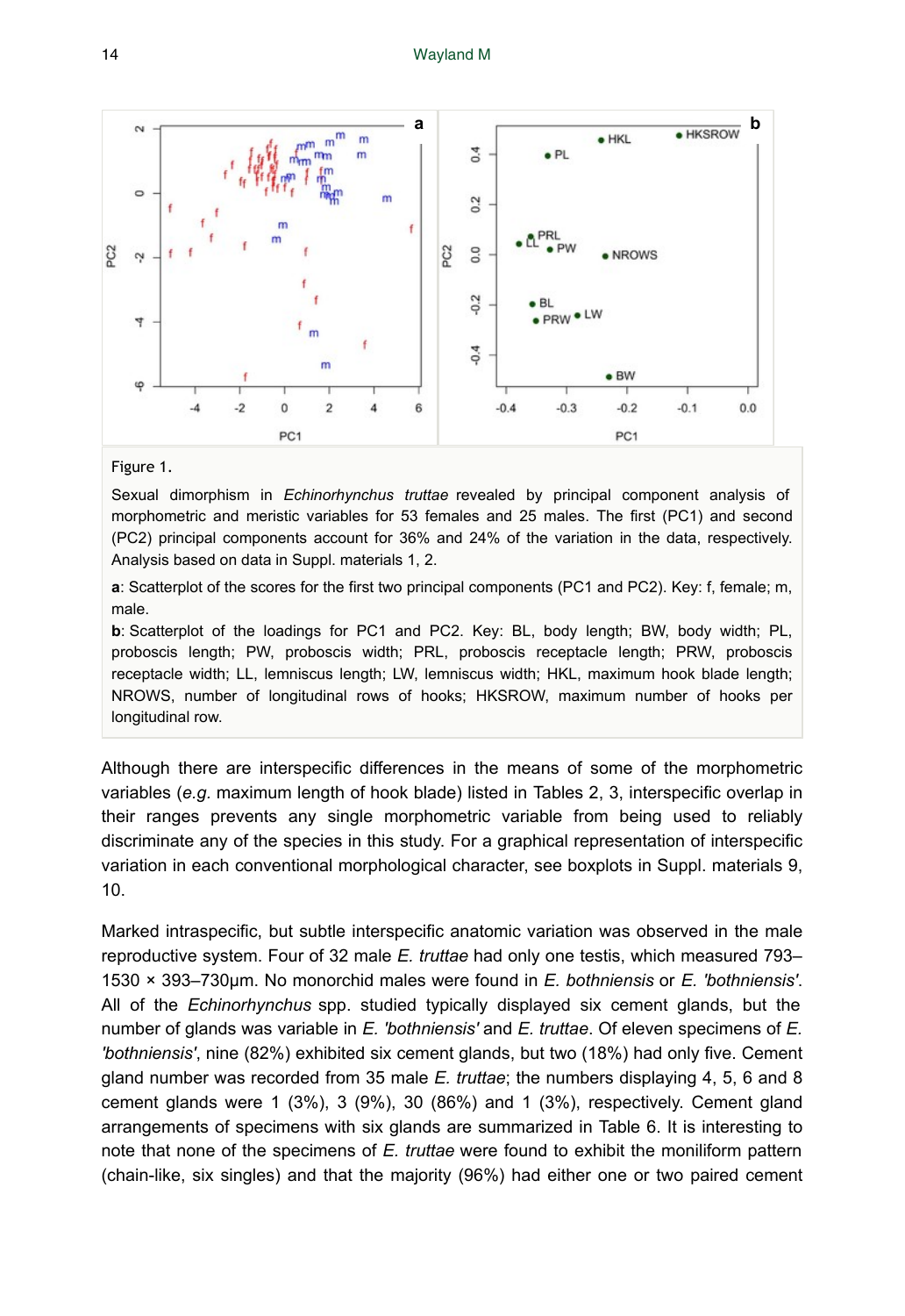glands. This is in contrast to the other taxa, where a large proportion of the males (21–57%D) display the moniliform pattern. In *E. 'bothniensis'* pairs of cement glands consisted of the third and fourth, or fourth and fifth glands from the anterior. In *E. bothniensis* pairs were made up of any two adjacent cement glands (*i.e.* first and second, second and third, third and fourth, fourth and fifth or fifth and sixth).

#### Table 6.

#### **Cement gland arrangement in males of the** *Echinorhynchus bothniensis* **group and** *E. truttae*

Notation for cement gland pattern from Shostak et al. (1986): B, clumped, three staggered pairs; C, chainlike, two pairs and two singles; D, chainlike, one pair and four singles; E, chainlike, six singles. Only specimens with six cement glands included. Data available in Suppl. material 2.

|                                                  | в          | C           | D           | Е           |
|--------------------------------------------------|------------|-------------|-------------|-------------|
| E.bothniensis (Lake Keitele)                     | 1          | 4           | 10          | 4           |
|                                                  | $(5.30\%)$ | $(21.10\%)$ | $(52.60\%)$ | $(21.10\%)$ |
| E. 'bothniensis' (Lake Pulmankijärvi)            | 0          | 0           | 4           | 5           |
|                                                  |            |             | $(44.40\%)$ | $(55.60\%)$ |
| E.leidyi (Northern Canada, Shostak et al., 1986) |            | 36          | 181         | 118         |
|                                                  | $(0.30\%)$ | $(10.70\%)$ | $(53.90\%)$ | $(35.10\%)$ |
| E.truttae (Scotland)                             |            | 16          | 13          | $\Omega$    |
|                                                  | $(3.30\%)$ | $(53.30\%)$ | $(43.30\%)$ |             |

# **Proboscis profiles**

Before attempting to use the [Proboscis Profiler](http://acanthocephala.sourceforge.net/) to discriminate taxa, potential confounding variables should be considered. Preparation is one such problem (Palaearctic samples fixed in alchol, then cleared and temporarily mounted in lactophenol *vs* Nearctic samples fixed in FAA, stained with acetocarmine and permanently mounted in synthentic resin), but cannot be controlled in this analysis. Therefore, it is important to exercise caution when making comparisons between *E. leidyi* and the other taxa. Radial asymmetry of proboscis hooks is another potential problem (Wayland 2010). Unfortunately, the importance of radial asymmetry was not known at the time of data collection and so no record was made of which surface of the proboscis (dorsal, ventral or lateral) the measured hooks were situated. One confounding factor which can be measured and, if necessary, controlled (by profiling females and males separately) is sexual dimorphism. This phenomenon was investigated in *E. truttae*, because hook data from a complete longitudinal row are available (Suppl. materials 4, 5) for a relatively large number of both female (n=46) and male (n=26) acanthocephalans.

Fig. 2 shows hook blade length and base width variables of the 72 *E. truttae* specimens plotted against a standardized position (for definition, see morphological data analysis section of material and methods). Sexual dimorphism is not readily apparent in these two plots. Proboscis profiles were generated with a moving average segment of 11; the minimum sized moving average segment that can be applied to this dataset. Principal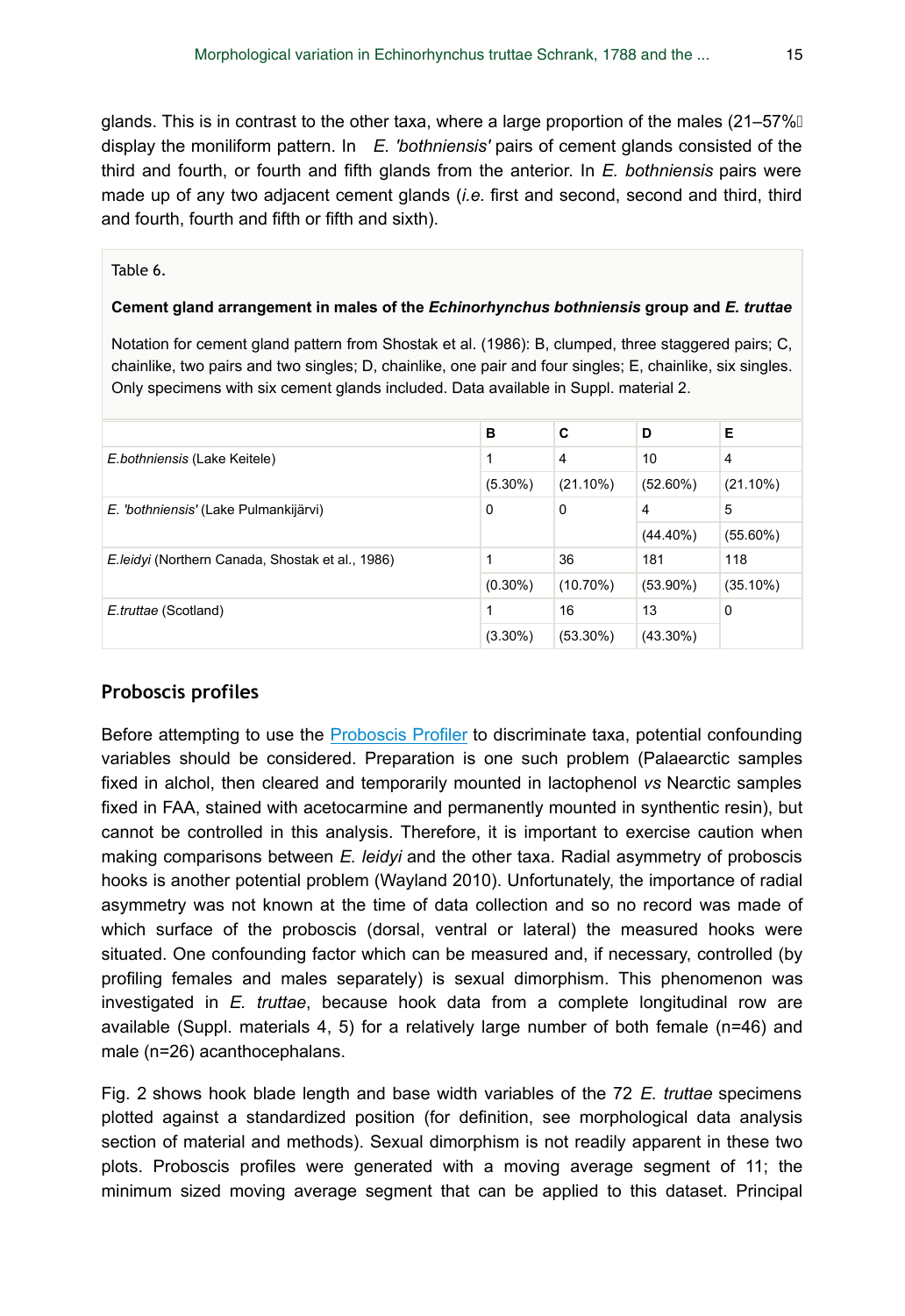component analysis of these proboscis profiles revealed subtle sexual dimorphism, with some separation of the females from males in principal component one (PC1), which describes 49% of the variation in the dataset (Fig. 3a). A Welch two sample t-test found a significant difference (p=0.005) between females and males in the scores for PC1. Base width variables show higher loadings than blade length variables for PC1 (Fig. 3b), suggesting that female *E. truttae* tend to have 'stouter' hooks than males. In view of this strong evidence of sexual dimorphism in proboscis profiles, the two sexes are considered separately in the inter-specific comparisons that follow.



#### Figure 2.

Positional variation in two hook morphometrics of female and male *Echinorhynchus truttae* (number of individuals are 46 and 26 respectively). Analysis based on data in Suppl. materials 4, 5.

- **a**: Hook blade length plotted against standardized position.
- **b**: Hook base width plotted against standardized position.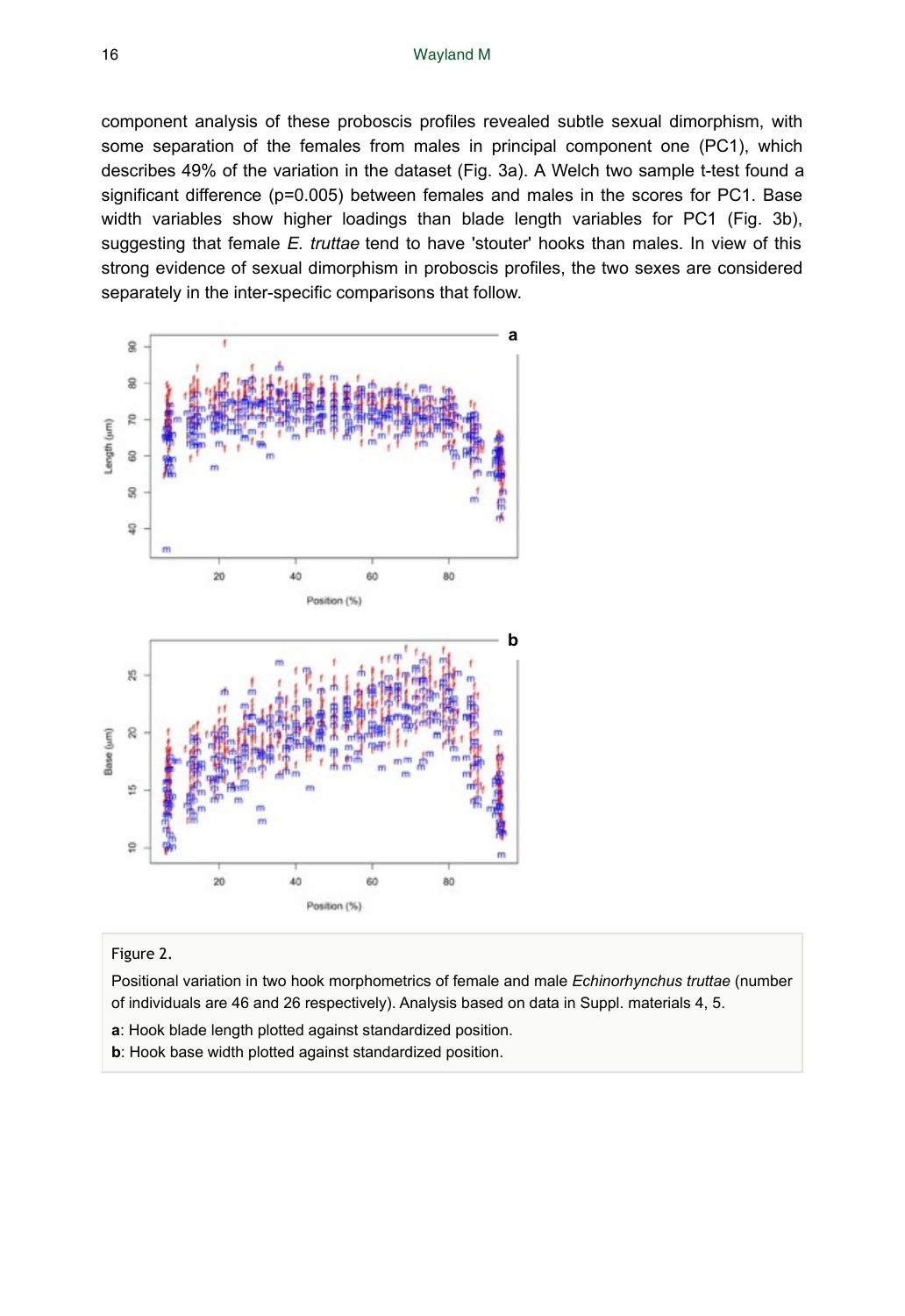

#### Figure 3.

Principal component analysis of the proboscis profiles of female and male *Echinorhynchus truttae*. The first (PC1) and second (PC2) principal components describe 49% and 15% of the variance in the data. Analysis based on data in Suppl. materials 4, 5.

**a**: Scatterplot of the scores for the first two principal components (PC1 and PC2). Inset boxplot shows distribution of scores for PC1. Key: f, female; m, male.

**b**: Scatterplot of the loadings for PC1 and PC2. Key: L, length variables; B, base variables.

Proboscis profiles for 56 female acanthocephalans (5 of *E. bothniensis*, 2 of *E. 'bothniensis'*, 3 of *E. leidyi* and 46 of *E. truttae*) were generated using a moving average segment of 10; the minimum sized moving average segment applicable. This dataset of female hook morphometrics (Suppl. material 4) includes data from one of the paratypes of *E. bothniensis* from the Bothnian Bay. Fig. 4 shows positional variation in raw hook morphometrics of female worms; whilst some interspecific variation is apparent, the taxa are indistinguishable. A principal component analysis of the proboscis profiles was performed and a scatterplot of the scores for the first two principal components (Fig. 5a) shows a clear separation of *E. truttae* from the other taxa. The loadings plot for the first two principal components (Fig. 5b) shows that blade length and base width measurements from hooks in the 80.5–95.5% region of the proboscis are driving the separation of *E. truttae* from the other taxa along PC1 (this first principal component accounts for 64% of the variance in the dataset). *E. bothniensis*, *E. 'bothniensis'* and *E. leidyi* are not separated from each other in the scores plot for PC1 and PC2. Hierarchical clustering was used to objectively partition the proboscis profiles into morphotypes; a Euclidean distance matrix was calculated from the scores for PC1 and PC2 and a dendrogram was computed using the complete agglomeration method as implemented in the  $R$  function hclust (Fig. 6). The dendrogram shows the presence of two distinct groups: one containing all profiles of *E. truttae* and the other comprising the profiles of the other taxa. The proboscis profile of one specimen of *E. leidyi* clustered with the *E. truttae* profiles. The *E. truttae* cluster comprises two subclusters which are not related to geographical location.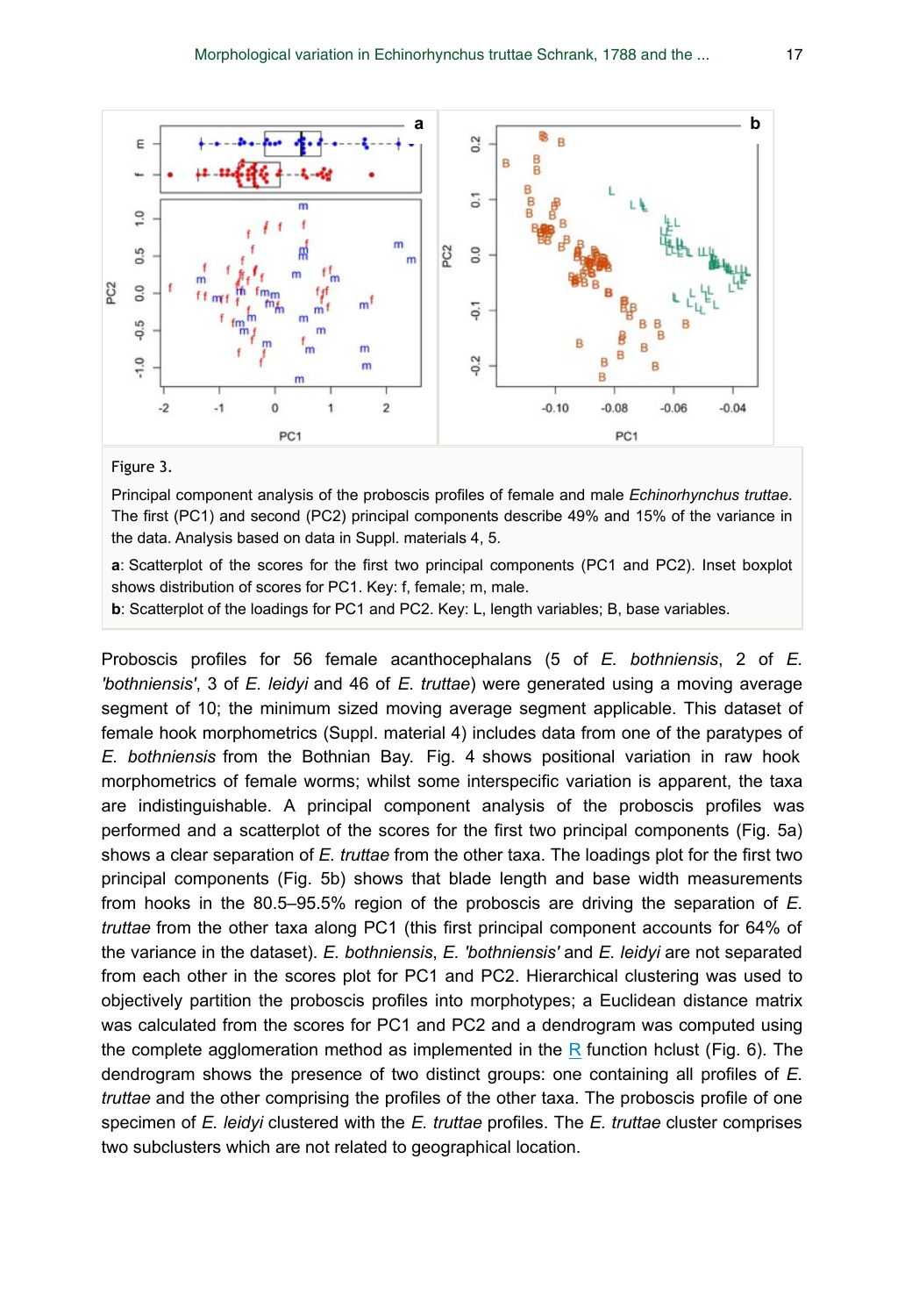

# Figure 4.

Positional variation in two hook morphometrics of female *Echinorhynchus bothniensis*, *E. 'bothniensis'*, *E. leidyi* and *E. truttae* (number of individuals were 5, 2, 3 and 46, respectively). Analysis based on data in Suppl. material 4.

- **a**: Hook blade length plotted against standardized position.
- **b**: Hook base width plotted against standardized position.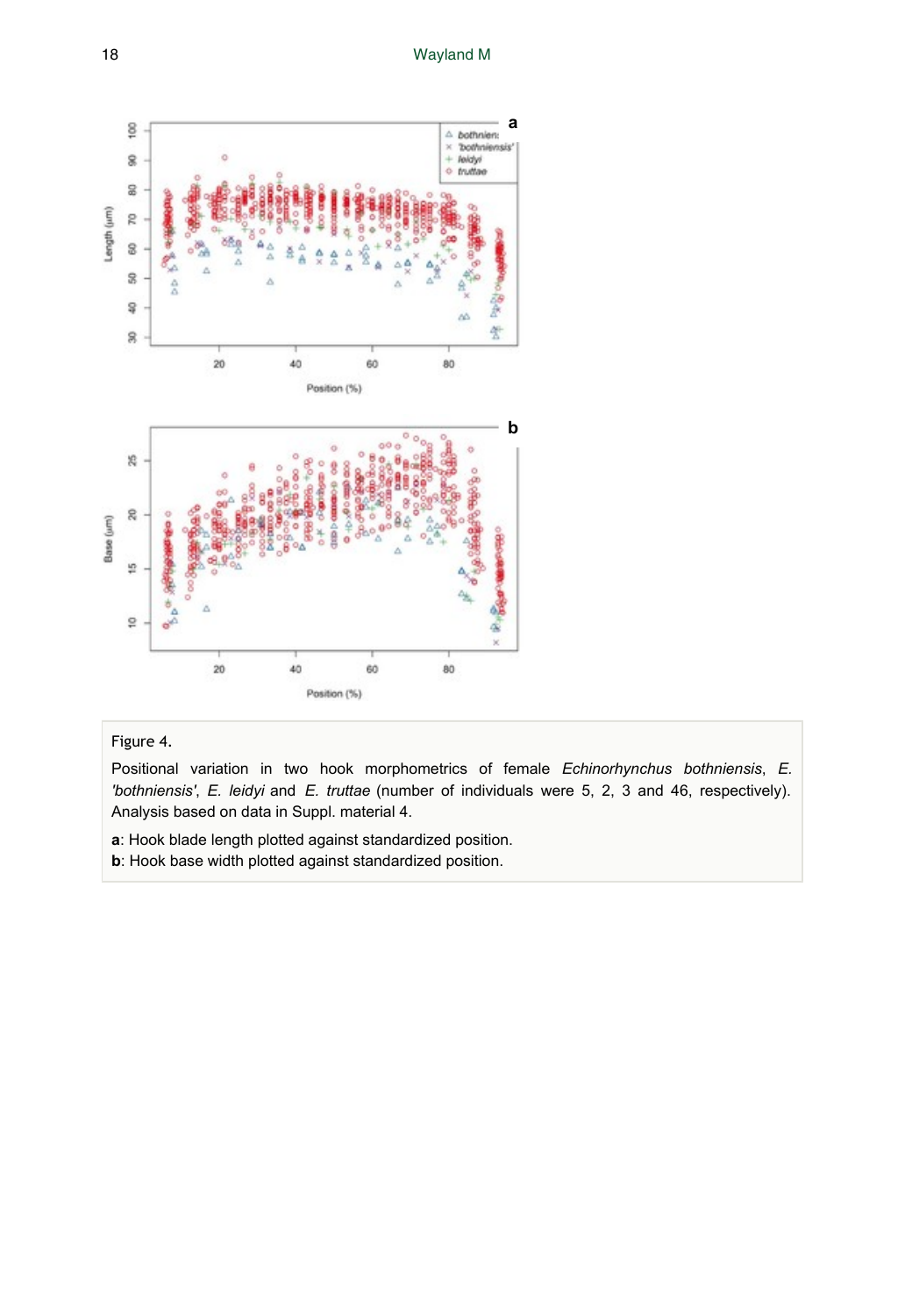

#### Figure 5.

Principal component analysis of the proboscis profiles of female *Echinorhynchus bothniensis*, *E. 'bothniensis'*, *E. leidyi* and *E. truttae*. The first (PC1) and second (PC2) principal components describe 64% and 10% of the variance in the data, respectively. Analysis based on data in Suppl. material 4.

**a**: Scatterplot of the scores for the first two principal components (PC1 and PC2).

**b**: Scatterplot of the loadings for the first two principal components. Key: l and b, length and base measurements respectively, from hooks in the 4.5-79.5% region of the proboscis; L and B, length and base measurements respectively, from hooks in the 80.5-95.5% region of the proboscis.



#### Figure 6.

Dendrogram showing the similarity between the proboscis profiles of female *Echinorhynchus bothniensis*, *E. 'bothniensis'*, *E. leidyi* and *E. truttae*. A principal component analysis was applied to the proboscis profile data and the dendrogram was created from hierarchical clustering of the scores for principal components one and two. Analysis based on data in Suppl. material 4.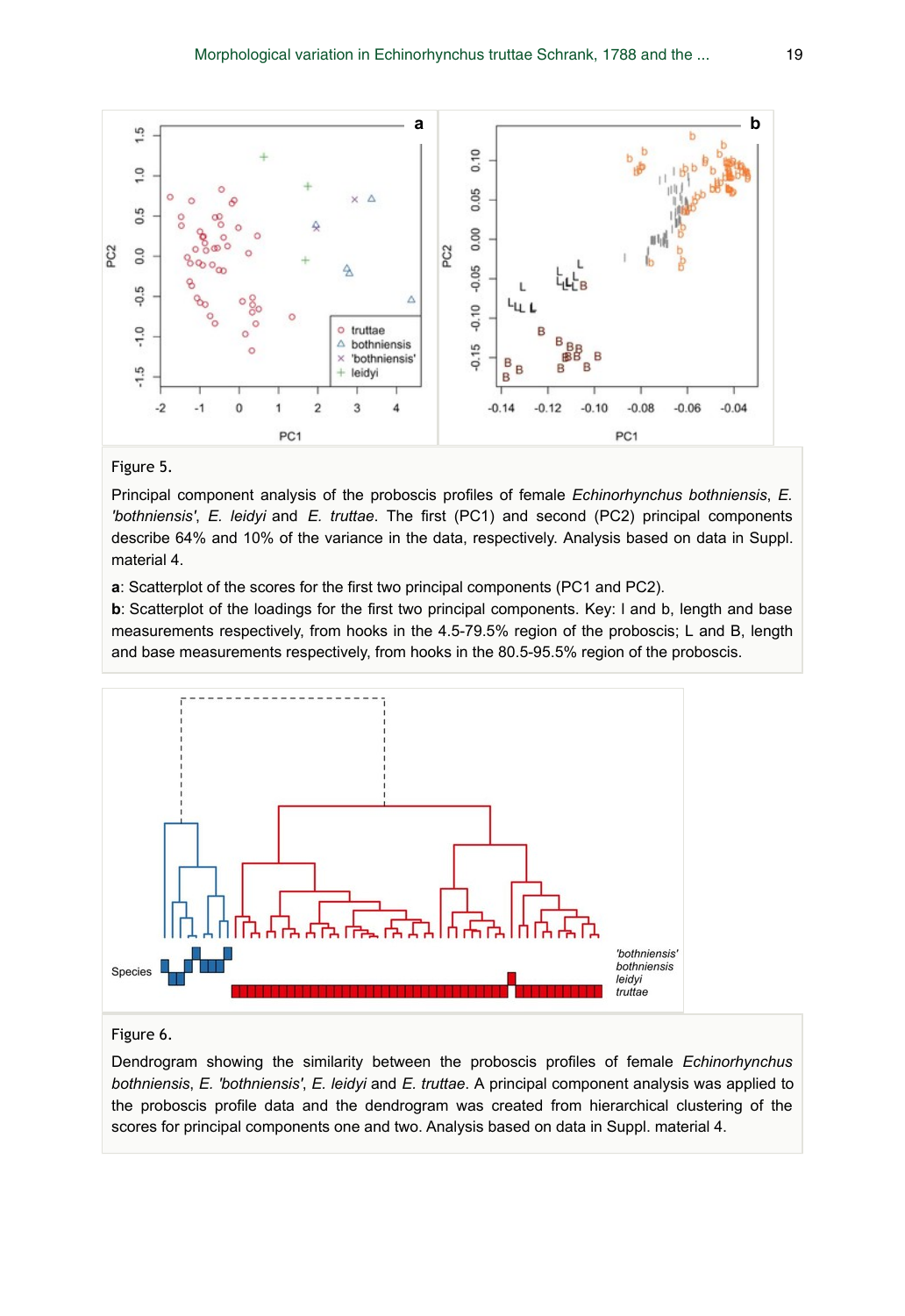None of the male specimens of *E. 'bothniensis'* had fully everted proboscides and so hook morphometric data could not be collected from them. Therefore, the analysis of interspecific variation in proboscis profiles for male worms was limited to three species: *E. bothniensis* (n=5), *E. leidyi* (n=10) and *E. truttae* (n=26) (data available as Suppl. material 5). Plots of hook morphometrics against standardized position (Fig. 7) show some separation of *E. truttae* from the other taxa; this is most apparent in blade length measurements towards the base of the proboscis (Fig. 7b). Proboscis profiles were generated with a moving average segment of 11, the minimum applicable to the dataset, and then further investigated using principal components analysis. A scores plot for PC1 and PC2 (Fig. 8a) showed a clear separation of *E. truttae* from the other two taxa, and a partial separation of *E. bothniensis* from *E. leidyi*. As was found for the female proboscis profiles, blade length and base width measurements from hooks at the base of the proboscis (80–95% region) are driving the separation of *E. truttae* from the other taxa (Fig. 8b). Hierarchical clustering partioned the male proboscis profiles into three groups corresponding to the three taxa (Fig. 9). However, the proboscis profiles for one of the 10 speciemens of *E. leidyi* was placed in the *E. bothniensis* cluster. As in the dendrogram for female acanthocephalans, the *E. truttae* branch bifurcates into two subclusters which are not related to sampling locality.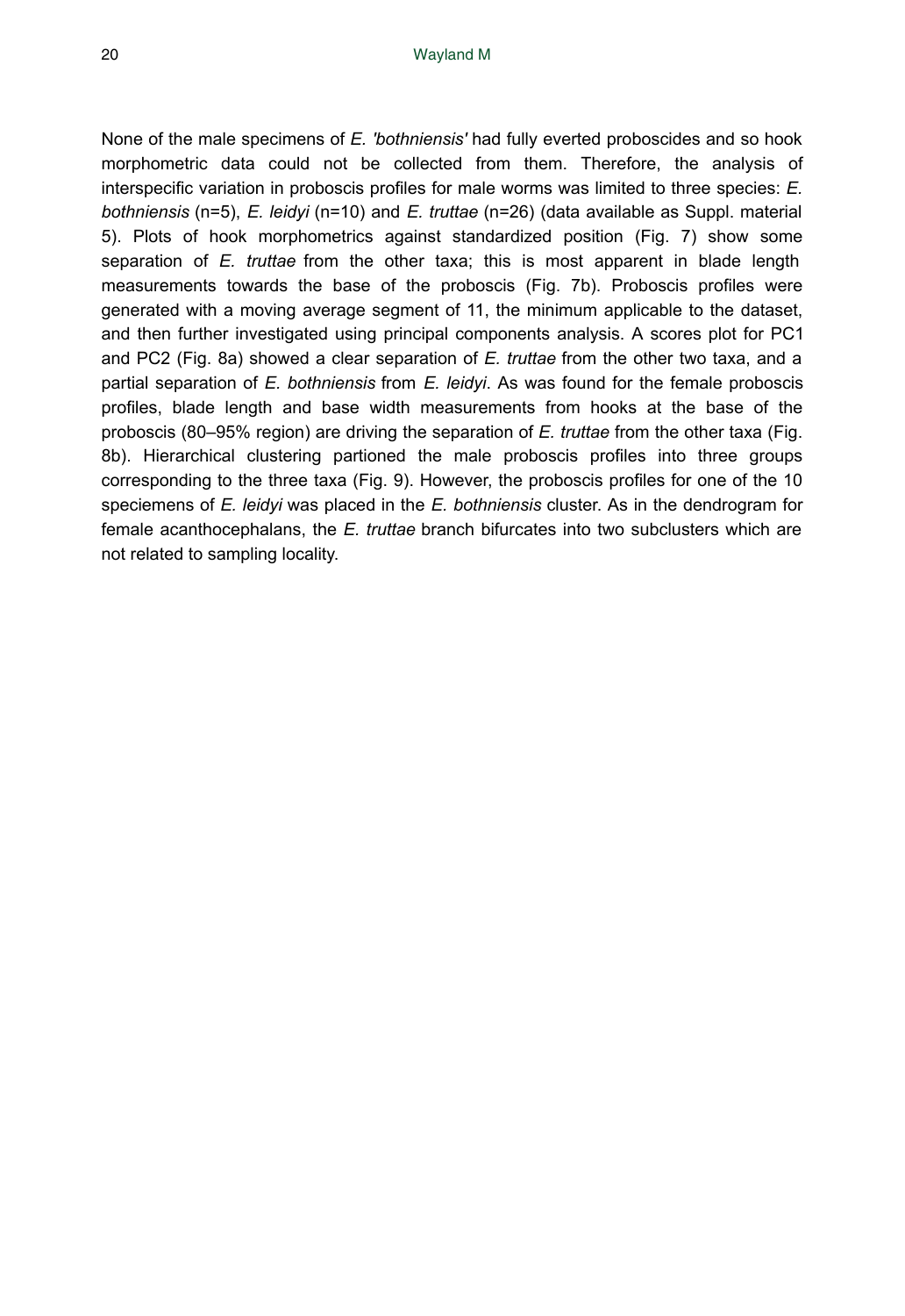

# Figure 7.

Positional variation in two hook morphometrics of male *Echinorhynchus bothniensis*, *E. leidyi* and *E. truttae* (number of individuals are 5, 10 and 26 respectively). Analysis based on data in Suppl. material 5.

**a**: Hook blade length plotted against standardized position.

**b**: Hook base width plotted against standardized position.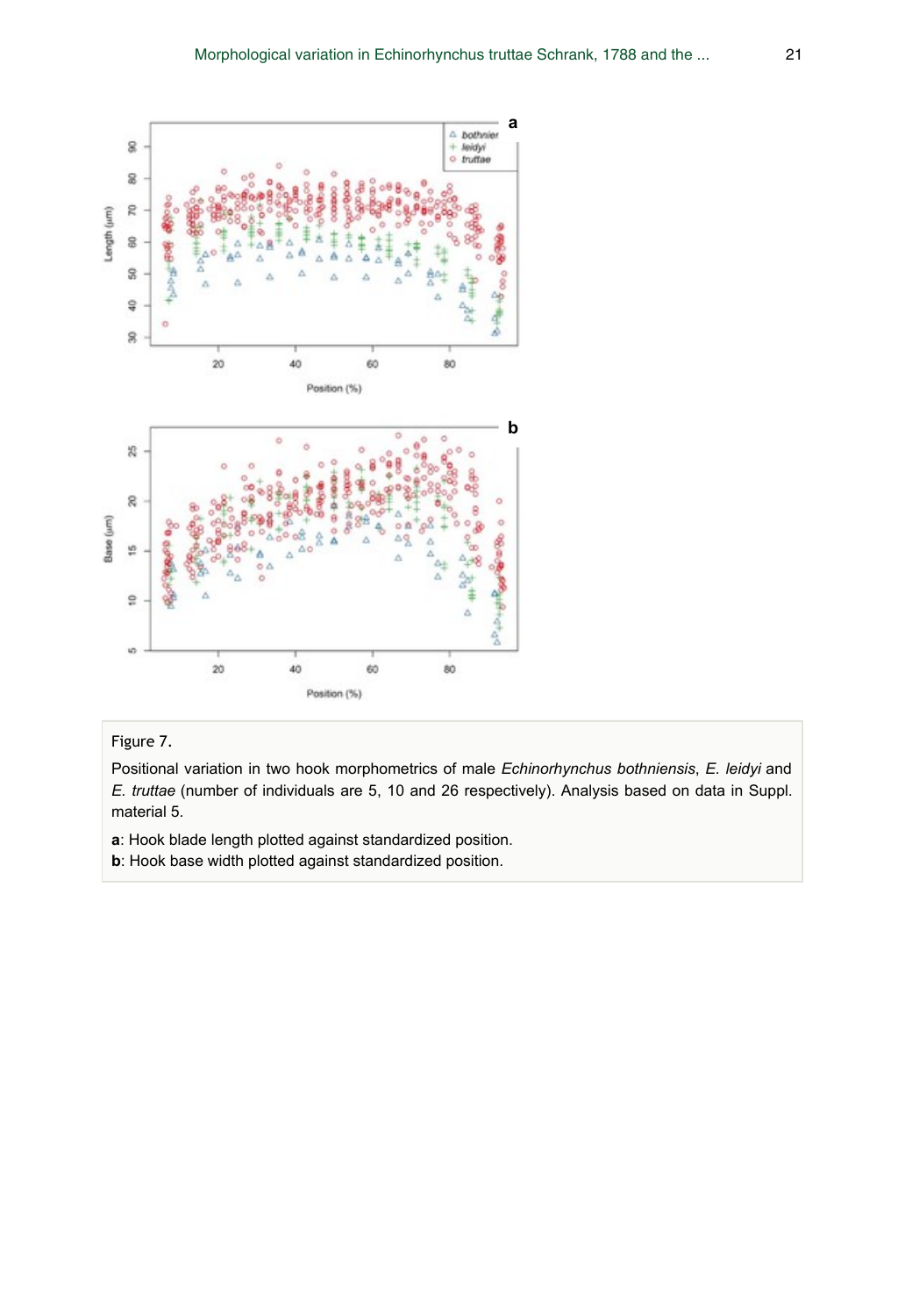#### 22 Wayland M



#### Figure 8.

Principal component analysis of the proboscis profiles of male *Echinorhynchus bothniensis*, *E. leidyi* and *E. truttae*. The first (PC1) and second (PC2) principal components describe 70% and 12% of the variance in the data respectively. Analysis based on data in Suppl. material 5.

**a**: Scatterplot of the scores for the first two principal components (PC1 and PC2).

**b**: Scatterplot of the loadings for the first two principal components. Key: l and b, length and base measurements respectively, from hooks in the 5-79% region of the proboscis; L and B, length and base measurements respectively, from hooks in the 80-95% region of the proboscis.



#### Figure 9.

Dendrogram showing the similarity between the proboscis profiles of male *Echinorhynchus bothniensis*, *E. leidyi* and *E. truttae*. A principal component analysis was applied to the proboscis profile data and the dendrogram was created from hierarchical clustering of the scores for principal components one and two. Analysis based on data in Suppl. material 5.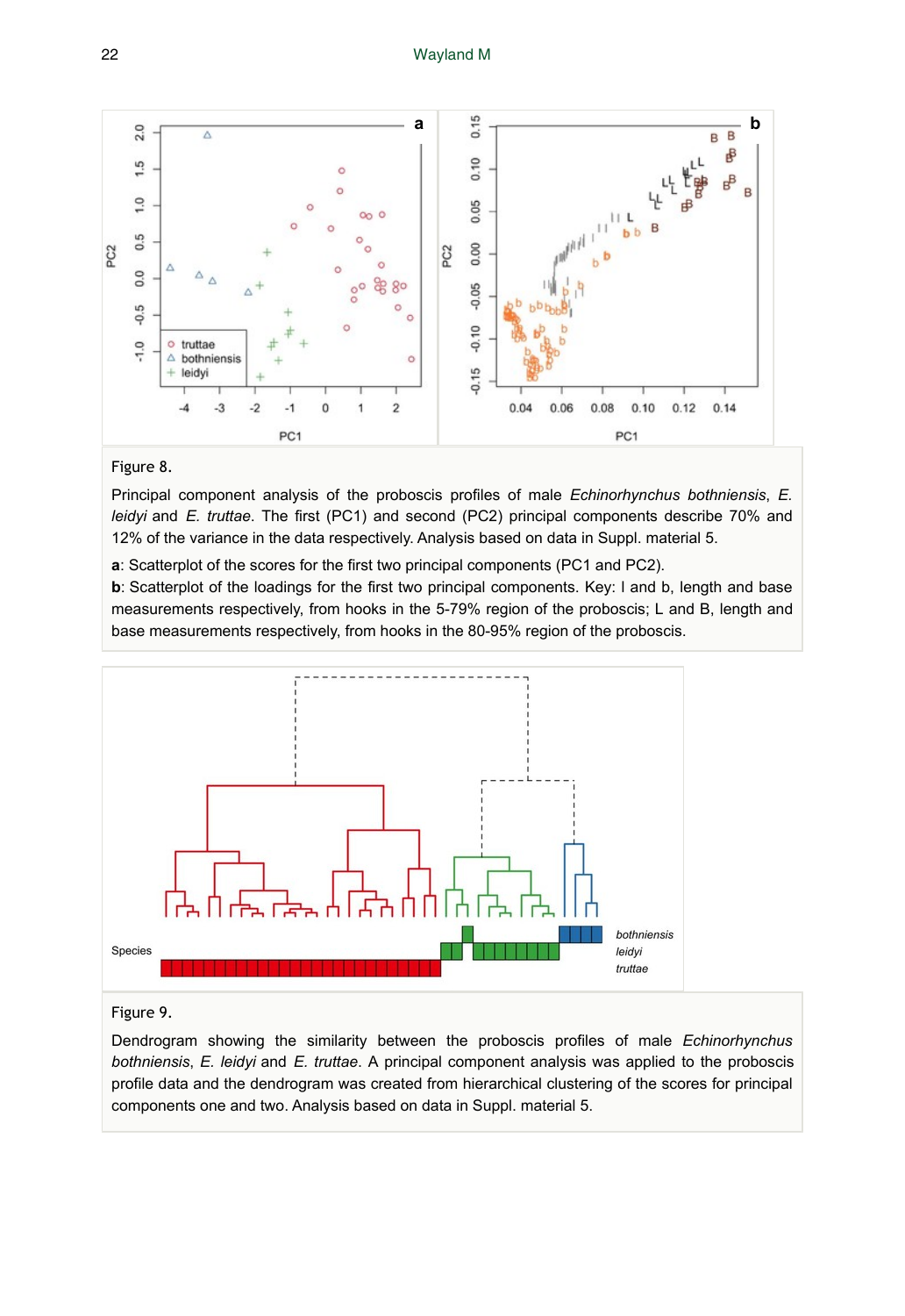The frequency distribution of *E. truttae* in its definitive host *Salmo trutta* was recorded for two localities: Loch Walton Burn and Loch Coulter Burn (summary statistics in Table 7; raw data available in Suppl. materials 6, 7). Prevalence of infection was low in both host populations, as were the mean and maximum intensity of infection. Nevertheless, the acanthocephalans were successfully mating, as evident from the presence of gravid females in fish from both localities. The aggregation index was greater than unity in both localities, indicating that the acanthocephalans were overdispersed in their host populations. To further investigate the frequency distribution of the parasite in its host populations, two theoretical distributions were fitted to each dataset (Fig. 10); the Poisson distribution is a good model for a random distribution, while the negative binomial describes overdispersion. A chi-squared test showed that a fitted negative binomial distribution was not significantly different from the observed distribution at both localities (Loch Walton, chi-squared statistic 2.03, p-value 0.155; Loch Coulter, chi-squared statistic 1.81, p-value 0.178). Conversely, the Poisson distribution was a poor fit to the observed data (Loch Walton, chi-squared statistic 13.2, p-value 0.00135; Loch Coulter, chi-squared statistic 6.13, p-value 0.0467).

#### Table 7.

**Frequency distribution of** *Echinorhynchus truttae* **in definitive host populations.** 95% confidence limits (where applicable) in parentheses. Data available in Suppl. materials 6, 7.

|                                      | <b>Loch Coulter Burn</b> | <b>Loch Walton Burn</b> |  |  |  |  |
|--------------------------------------|--------------------------|-------------------------|--|--|--|--|
| Number of fish examined              | 42                       | 46                      |  |  |  |  |
| Prevalence (%)                       | $0.119(0.048 - 0.259)$   | $0.283(0.171 - 0.434)$  |  |  |  |  |
| Mean intensity of infection          | $1.4(1.0 - 1.6)$         | $2(1.46 - 2.69)$        |  |  |  |  |
| Maximum intensity of infection       | 2                        | 5                       |  |  |  |  |
| Mean abundance                       | $0.167(0.0476 - 0.333)$  | $0.565(0304 - 0.935)$   |  |  |  |  |
| Overdispersion index (variance/mean) | 1.44                     | 2.1                     |  |  |  |  |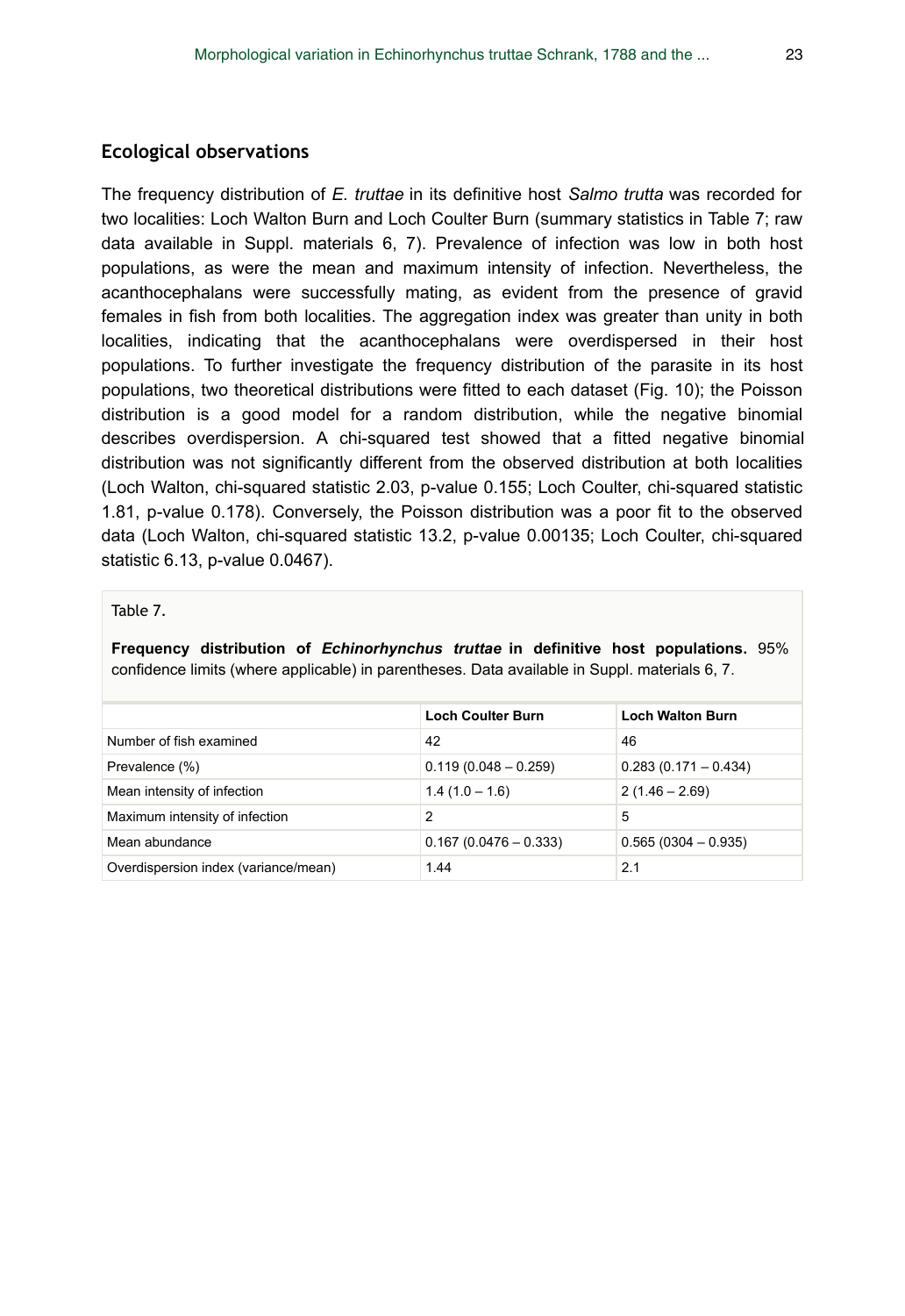#### 24 Wayland M



#### Figure 10.

Observed and fitted distributions of *Echinorhynchus truttae* in two populations of its definitive host *Salmo trutta*. Analysis based on data in Suppl. materials 6, 7.

**a**: Loch Coulter Burn. Negative binomial distribution has parameters: mu=0.167 and k=0.261. Poisson distribution has parameter lambda=0.167. Akaike's information criterion (AIC) for fitted distributions: negative binomial, 43.3; Poisson, 43.9.

**b**: Loch Walton Burn. Negative binomial distribution has parameters: mu=0.565 and k=0.375. Poisson distribution has parameter lambda=0.565. AIC for fitted distributions: negative binomial, 97.5; Poission, 107.3.

*G. pulex*, the intermediate host of *E. truttae*, was abundant in both streams. One hundred specimens of this amphipod from Loch Walton Burn were examined by dissection, and while no larval *E. truttae* were found, four cystacanths of *Polymorphus minutus* (Goeze, 1782) (Polymorphida: Polymorphidae) were encountered.

# **Discussion**

### **Intraspecific morphological variation**

This study provides the first detailed account of morphometric and meristic variation in adult *E. truttae*, albeit for populations within a small part of its known geographical range. In the absence of evidence to the contrary, the *E. truttae* samples are assumed to comprise a single biological species. However, given the ubiquity of cryptic speciation in the Acanthocephala (Buron et al. 1986, Väinölä et al. 1994, Steinauer et al. 2007, Martínez-Aquino et al. 2009), this assumption might be unwarranted. The *E. truttae* material examined in the present study conforms well to other published descriptions (Lühe 1911, Meyer 1933, Hoffman 1954) but displays considerably greater morphological variability. The only notable difference between the descriptions provided by different authors concerns the size of the eggs. The wide range of egg dimensions recorded in the present study (120–173 × 22–34 µm) ecompasses the measurements reported by Hoffman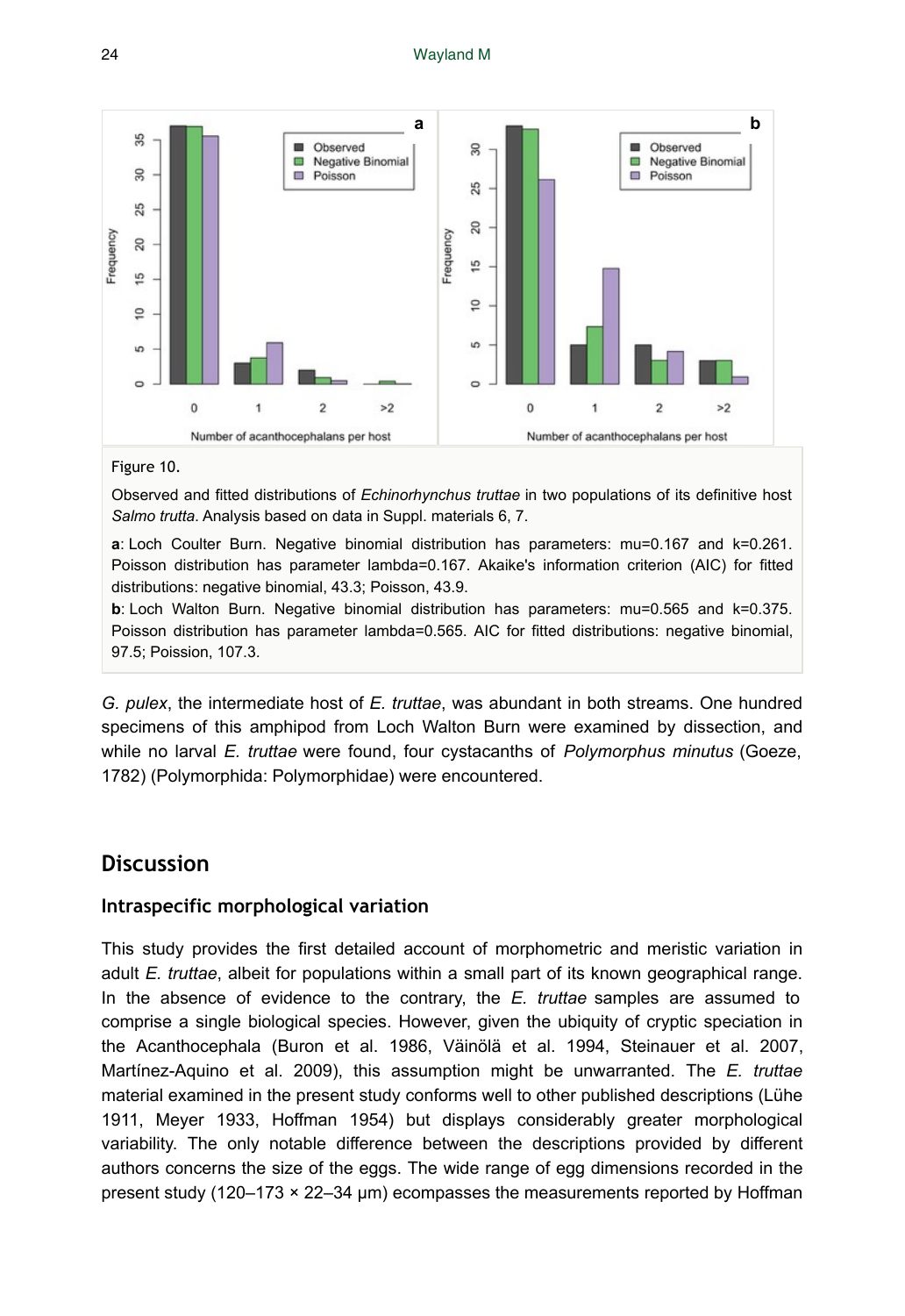(1954) (138  $\times$  24 µm), but not the range of dimensions reported by Lühe (1911) (100–110  $\times$ 23–24  $\mu$ m) and Meyer (1933) (100–110  $\times$  24  $\mu$ m). Discrepancies in egg dimensions between different studies are most likely the result of different fixatives and clearing agents being used to prepare the material for light microscopy, but may also be due to differences in the state of maturity of the acanthors. Shrinkage of eggs following fixation, staining and mounting has been reported by many authors (*e.g.* Lynch 1936, Cleave and Timmons 1952, Cable and Hopp 1954, Bullock 1962).

*E. truttae* exhibited sexual dimorphism in all morphometric variables common to both genders. Within each gender, a proportion of the variance in some morphometric variables was explained by body length. Seven morphometric variables (body width, proboscis length, proboscis receptacle length, lemniscus length and width, vagina width and vaginal sphincter width) were found to be positively correlated with body length in female worms, whilst just four (length of reproductive system, lemniscus length, length of both anterior and posterior testis) showed this relationship in males. However, the length range and sample size of male worms was small relative to that of females and this would have made it more difficult to find evidence of any correlation. A positive correlation with body length can be demonstrated for the size of most anatomical structures in palaecanthocephalans (*e.g.* Amin and Redlin 1980, Brown 1987). Awachie (1966) found that both female and male *E. truttae* increase in length with time spent in the intestine of their definitive host, *S. trutta*, and that proboscis length increases with body size. Furthermore, body length and time spent in the definitive host intestine were also positively correlated with sexual maturation in female worms.

Proboscis profiler provided tentative evidence for the presence of two distinct morphotypes within *E. truttae* (Figs 6, 9). This variation was not related to geography, as both subgroups contained samples from both the River Carron catchment, central Scotland and Drummore, southwest Scotland. A molecular genetic analysis would be required to test the hypothesis that these two apparent morphotypes represent sibling species.

Small sample sizes prohibited a statistical analysis of intraspecific morphological variation in the other taxa studied. However, comparison of the mean values and ranges of most morphometric variables (Tables 2, 3) suggest that these taxa also display sexual dimorphism. The Bothnian Bay and Lake Keitele populations of *E. bothniensis* are thought to have been reproductively isolated for at least 6000 years (Väinölä et al. 1994); however, this study did not find any obvious morphological divergence between them.

# **Discrimination of species using morphological characters**

The genetic differentiation of *E. bothniensis* and *E. 'bothniensis'* into distinct biological species, as evidenced from allozyme electrophoresis (Väinölä et al. 1994), was not accompanied by obvious divergence in conventional morphological characters. Furthermore, proboscis profiler failed to discriminate these species on the basis of female hook morphometrics. Proboscis profiler could not be used to compare the males of these species, as hook data were not available for male *E. 'bothniensis'*. Proboscis profiler has been used to successfully discriminate two species of the *E. gadi* species group identified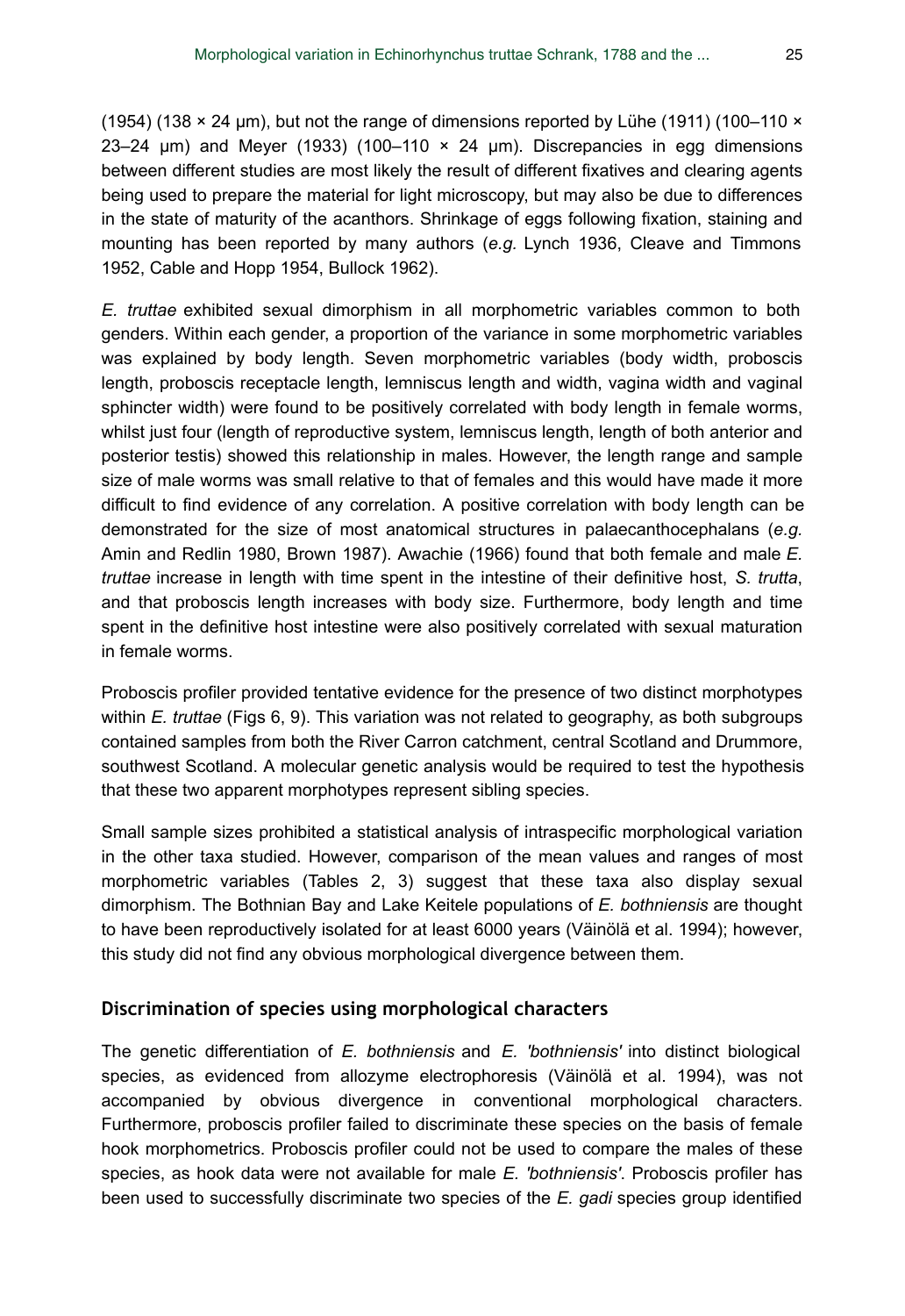by allozyme electrophoresis (Wayland 2010). However, *E. bothniensis* and *E. 'bothniensis'* probably diverged more recently than the sibling species of the *E. gadi* group (Väinölä et al. 1994) and therefore have had less time to undergo adaptive morphological change. Moreover, if *E. bothniensis* and *E. 'bothniensis'* occur in allopatry, but utlise similar intermediate and definitive hosts, there may be little or no selection pressure to drive morphological divergence. In contrast, the sibling species of *E. gadi* separable by Proboscis profiler occur in sympatry and often in the same host individual. In this case, adaptation to different regions of the definitive host intestine to avoid competition and/or hybridization may have resulted in anatomical changes to the hooks of the proboscis (Wayland et al. 2005).

The anatomically similar *E. leidyi* from the Nearctic has not been investigated using molecular markers and so its systematic homogeneity and relationship to *E. bothniensis* and *E. 'bothniensis'* may only be speculated. *E. leidyi* could not be discriminated from *E. bothniensis* or *E. 'bothniensis'* using any conventional morphological character or the proboscis profiles of female worms. When applied to male worms, proboscis profiler was quite successful in separating four specimens of *E. bothniensis* from ten specimens of *E. leidyi*, however a fifth specimen of *E. bothniensis* was assigned to the *E. leidyi* cluster (Fig. 9). Nevertheless, this observation should be interpreted with caution as it is based on a small sample of acanthocephalans and may be an artifact of the different protocols used to prepare samples of the two taxa for light microscopy.

The inability of multivariate statistical analysis to reliably distinguish the Nearctic *E. leidyi* from the Palaearctic *E. bothniensis* and *E. 'bothniensis'*, on the basis of morphological characters, is further evidence of the phylogenetic affinity of these taxa. If these acanthocephalans have co-speciated with their mysid intermediate hosts, as hypothesised by Väinölä et al. (1994), they will be members of a clade comprising at least four sibling species (Audzijonytė and Väinölä 2005), some of which may occur in sympatry and at least one may have a circumarctic distribution. An extensive sampling effort combined with tandem molecular and morphological analysis was needed to differentiate and characterize the species of the *M. relicta* (sensu lato) group; a similar strategy will be required to investigate the diversity in their echinorhynchid parasites.

*E. truttae* could not be discriminated from *E. leidyi* and the *E. bothniensis* species complex on the basis of any single conventional morphological character. However, Proboscis profiler successfully separated *E. truttae* from *E. leidyi*, *E. bothniensis* and *E. 'bothniensis'*. The hook morphometric data available here as supplementary files (Suppl. materials 4, 5) serve as a useful reference for *E. truttae*, *E. leidyi* and the *E. bothniensis* species group, to which new samples of *Echinorhynchus* spp. from fresh and brackish waters can be compared using Proboscis profiler.

# **Distribution of acanthocephalans in their definitive host populations**

The frequency distribution of macroparasites within their host populations almost invariably shows overdispersion or aggregation; most hosts harbour few or no parasites, and a few hosts harbour large numbers of parasites (Crofton 1971, Pennycuick 1971, Anderson and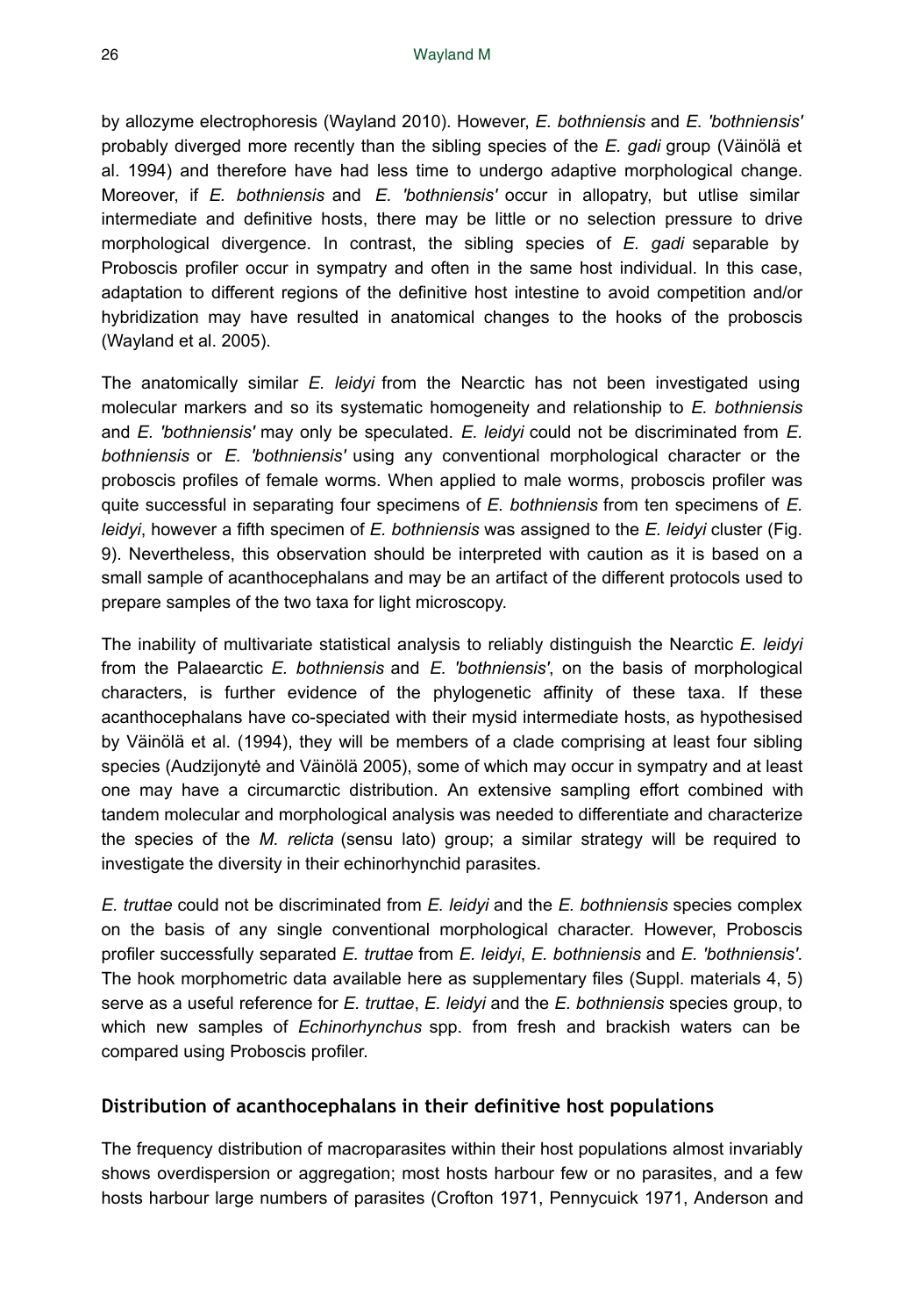May 1978, Anderson and Gordon 1982, Dietz 1982, Dobson 1985, Grenfell et al. 1986, Pacala and Dobson 1988, Guyatt and Bundy 1991, Shaw et al. 1998). Overdispersion is described empirically by the negative binomial distribution (Crofton 1971). In the case of natural infections of Acanthocephala, this distribution has previously been shown to provide an accurate description of the following species in their definitive host populations: *Acanthocephalus clavula* (Dujardin, 1845) in *Gasterosteus aculeatus* L. (see Pennycuick 1971) and *Anguilla anguilla* (L.) (see Shaw et al. 1998); *Acanthocephalus lucii* (Müller, 1776) in *Perca fluviatilis* (L.) (see Shaw et al. 1998); and *Echinorhynchus canyonensis* Huffman & Kliever, 1977 in *Maynea californica* Gilbert (see Huffman and Kliever 1977). In this study the negative binomial provided a good model of the distribution of *E. truttae* in two populations of its definitive host *S. trutta*. However, Hine and Kennedy (1974) found that the negative binomial was a poor fit to the frequency distribution of *Pomphorhynchus laevis* (Müller, 1776) in *Leuciscus leuciscus* (L.), even though the parasite was not randomly distributed in its host population.

The negative binomial distribution has also been used to quantify aggregation of larval acanthocephalans in populations of their intermediate hosts. Hine and Kennedy (1974) found that it was a good fit to the observed frequency distribution of *P. laevis* in a population of *Gammarus pulex* (L.). If there is parasite-induced host mortality, as in the case of natural infections of *G. pulex* by *Polymorphus minutus* (Goeze, 1782), then a truncated negative binomial model is more appropriate (Crofton 1971).

Overdispersion of parasites in their host populations may have various causes, including seasonality in the occurrence of infective stages, spatial aggregation of infective stages, and differences between hosts in behaviour, physiology and immune response to the parasites (e.g. Crofton 1971, Pacala and Dobson 1988, Shaw et al. 1998). *E. truttae* is known to display a seasonal pattern of abundance in its intermediate host, *G. pulex* (see Awachie 1966). However, seasonality should only be a cause of overdispersion in datasets comprising samples taken throughout the year; in this study the two *E. truttae* datasets each represented single samples.

Aggregation of cystacanths of *E. truttae* in its amphipod intermediate host *G. pulex*, is a potential cause of the acanthocephalan's overdispersion in its definitive host *S. trutta*. Since cystacanths of *P. minutus* and *P. laevis* have been found to be aggregated in populations of *G. pulex*, then it is plausible that the same phenomenon occurs in *E. truttae*. If the larvae of *E. truttae* were aggregated in their intermediate host population, then, although their fish hosts may have encountered intermediate hosts at random, the worm burden of the intermediate hosts encountered would not be random. This would lead to a heterogenous distribution of acanthocephalans in the fish population.

It is important to note that overdispersion of acanthocephalans in their definitive hosts can occur in the absence of spatial aggregation of cystacanths. Crompton et al. (1984) found that *Moniliformis moniliformis* (Bremser, 1811) Travassos, 1915 (as *Moniliformis dubius* Meyer, 1932) had an aggregated distribution in groups of rats (*Rattus norvegicus* (Berkenhout)) in which every rat had been fed the same number of cystacanths. Valtonen and Crompton (1990) found that the prevalence and overdispersion of *E. bothniensis*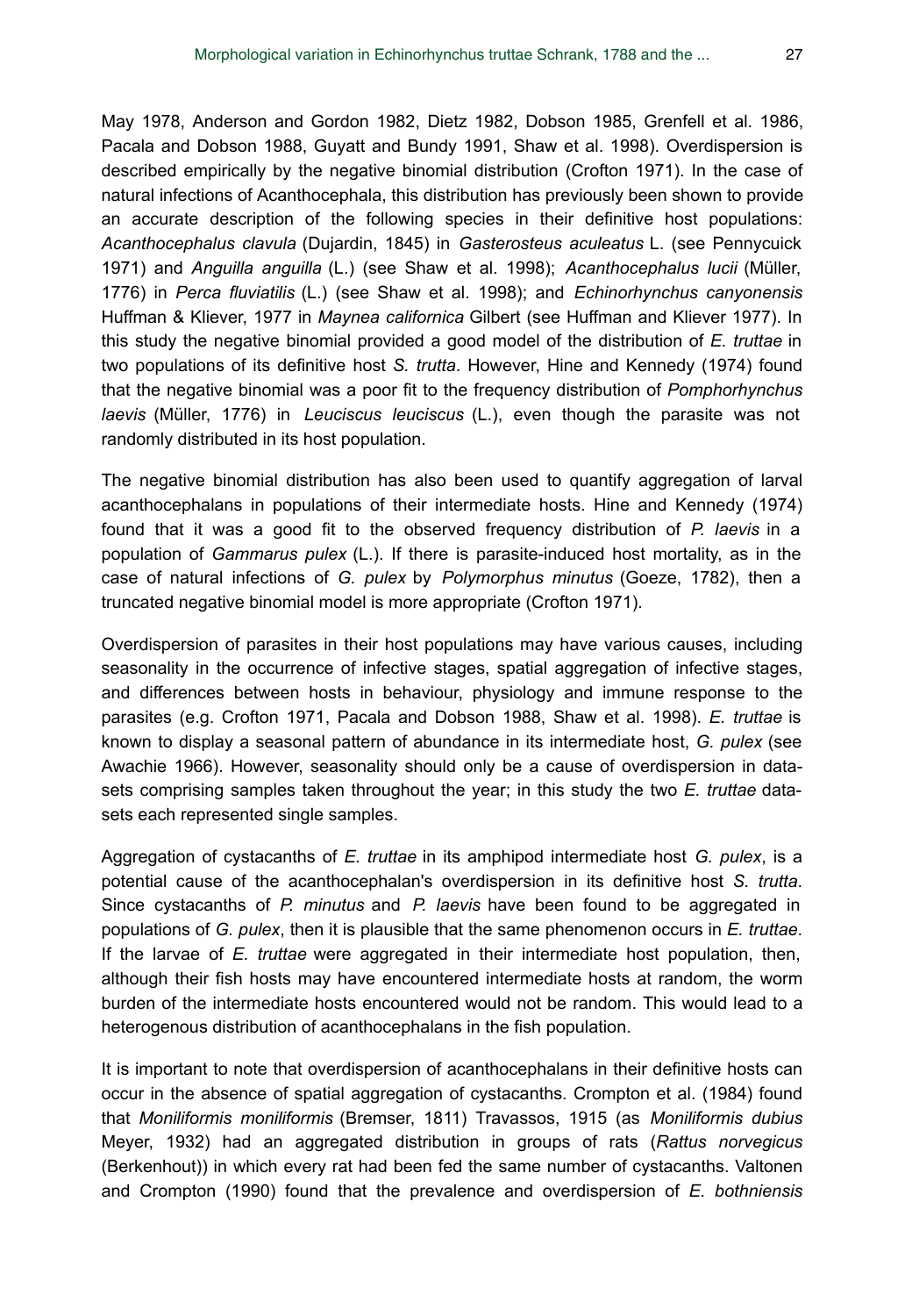infections of *O. eperlanus* increased with host size. This observation suggests that overdispersion in this particular host-parasite system is linked to some aspect of the interaction between parasite and definitive host.

Experimental work is necessary to determine the causes of overdispersion of acanthocephalans in their host populations. *Moniliformis moniliformis* in rats serves as a convenient laboratory model for studies on acanthocephalan dispersion in mammalian host populations (Crompton et al. 1984, Stoddart et al. 1991). *E. truttae* in *S. trutta* might represent a useful model for studies of acanthocephalan dispersion in fish populations, since this species has a life cycle which can be completed in the laboratory (Awachie 1966).

# **Acknowledgements**

The author would like to thank Professor Tellervo Valtonen (University of Jyväskylä, Finland) and Dr Alan Pike (University of Aberdeen, UK) for collecting most of the samples used in this study. The Canadian Museum of Nature kindly lent the specimens of *E. leidyi*. The author would also like to thank the reviewers, Dr David Gibson and Dr Plamen Pankov, for their insightful comments which substantially improved the quality of this paper.

# **References**

- Amin O, Redlin M (1980) The effect of host species on growth and variability of Echinorhynchus salmonis Müller, 1784 (Acanthocephala: Echinorhynchidae), with special reference to the status of the genus. Systematic Parasitology 2 (1): 9‑20. DOI: [10.1007/BF00015091](http://dx.doi.org/10.1007/BF00015091)
- Anderson R, Gordon D (1982) Processes influencing the distribution of parasite numbers within host populations and special emphasis on parasite-induced host mortalities. Parasitology 85: 373‑398. DOI: [10.1017/S0031182000055347](http://dx.doi.org/10.1017/S0031182000055347)
- Anderson R, May R (1978) Regulation and stability of host-parasite population interactions-I. Regulatory processes. Journal of Animal Ecology 47: 219‑247. DOI: [10.2307/3933](http://dx.doi.org/10.2307/3933)
- Audzijonytė A, Väinölä R (2005) Diversity and distributions of circumpolar fresh- and brackishwater Mysis (Crustacea: Mysida): descriptions of M. relicta Lovén, 1862, M. salemaai n. sp., M. segerstralei n. sp. and M. diluviana n. sp., based on molecular and morphological characters. Hydrobiologia 544 (1): 89‑141. DOI: [10.1007/s10750-004-8337-7](http://dx.doi.org/10.1007/s10750-004-8337-7)
- Awachie J (1966) The development and life history of Echinorhynchus truttae Schrank 1788 (Acanthocephala). Journal of Helminthology 40: 11‑32. DOI: [10.1017/S0022149X00034040](http://dx.doi.org/10.1017/S0022149X00034040)
- Baldanova D (2000) A fecundity of proboscis worms of the genus Echinorhynchus (Acanthocephala: Echinorhynchidae) from Baikal Lake. Parazitologiya, Akademiya Nauk, SSSR, Leningrad 34 (2): 150‑153. [In Russian].
- Baldanova D, Pronin N (1998) The seasonal dynamics of infection of salmonids with Echinorhynchus salmonis and E. truttae (Acanthocephala: Echinorhynchidae) in the Baikal Lake. Parazitologiya, Akademiya Nauk SSSR, Leningrad 32 (1): 71‑78.
- Brown A (1987) Anatomical variability and secondary sexual characteristics in Pomphorhynchus laevis (Müller, 1776) (Acanthocephala). Systematic Parasitology 9 (3): 213‑219. DOI: [10.1007/](http://dx.doi.org/10.1007/BF00010856) [BF00010856](http://dx.doi.org/10.1007/BF00010856)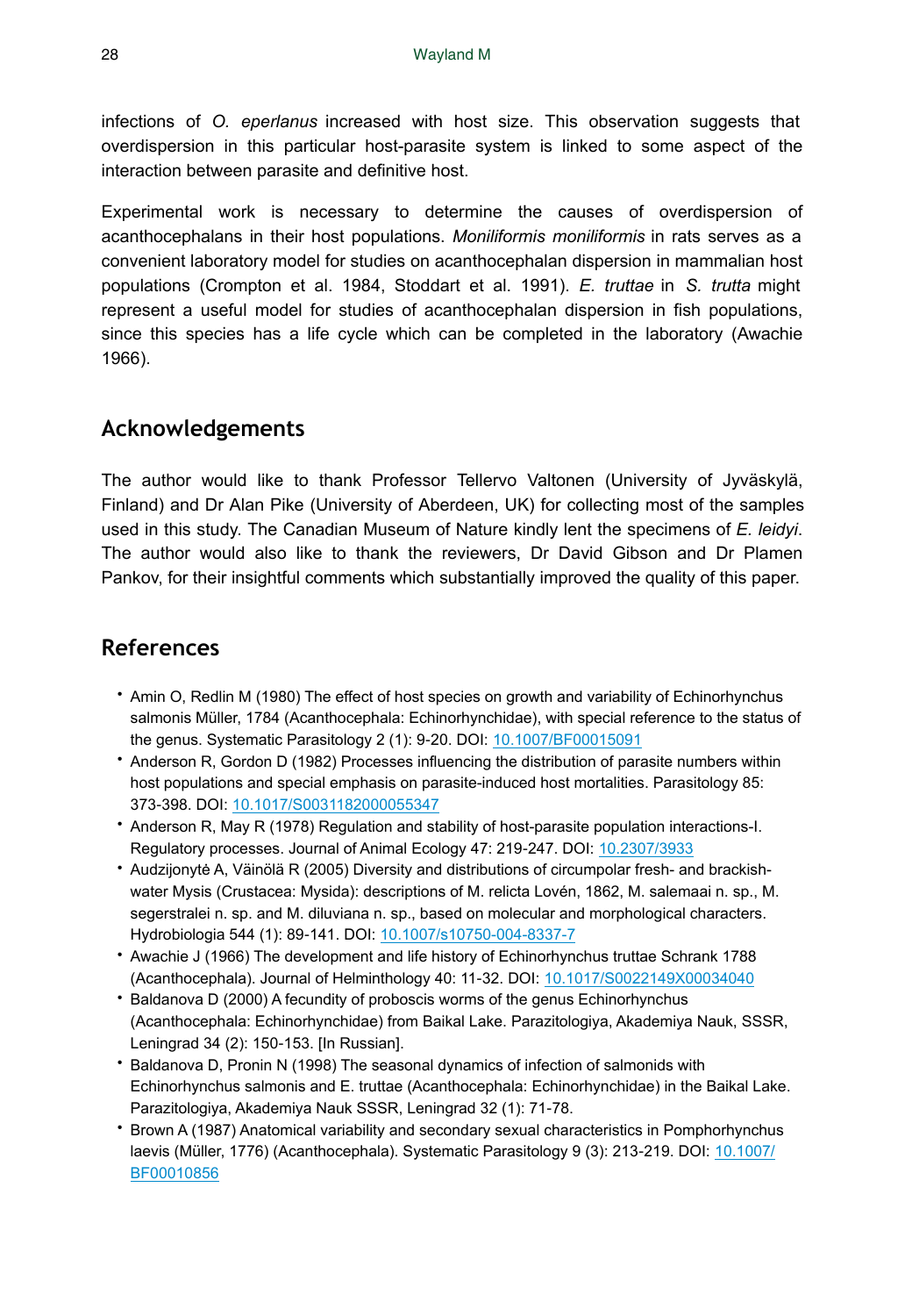- Bullock W (1962) A New Species of Acanthocephalus from New England Fishes, with Observations on Variability. The Journal of Parasitology 48 (3): 442. DOI: [10.2307/3275212](http://dx.doi.org/10.2307/3275212)
- Buron I, Renaud F, Euzet L (1986) Speciation and specificity of acanthocephalans. Genetic and morphological studies of Acanthocephaloides geneticus sp. nov. parasitizing Arnoglossus laterna (Bothidae) from the Mediterranean littoral (Sète-France). Parasitology 92 (1): 165. DOI: [10.1017/](http://dx.doi.org/10.1017/S0031182000063526) [S0031182000063526](http://dx.doi.org/10.1017/S0031182000063526)
- Cable R, Hopp W (1954) Acanthocephalan Parasites of the Genus Neoechinorhynchus in North American Turtles with the Descriptions of Two New Species. The Journal of Parasitology 40 (6): 674. DOI: [10.2307/3273709](http://dx.doi.org/10.2307/3273709)
- Cleave H, Timmons H (1952) An Additional New Species of the Acanthocephalan Genus Neoechinorhynchus. The Journal of Parasitology 38 (1): 53. DOI: [10.2307/3274172](http://dx.doi.org/10.2307/3274172)
- Crofton H (1971) A quantitative approach to parasitism. Parasitology 62: 179-193. DOI: [10.1017/](http://dx.doi.org/10.1017/S0031182000071420) [S0031182000071420](http://dx.doi.org/10.1017/S0031182000071420)
- Crompton D, Keymer A, Arnold S (1984) Investigating over-dispersion; Moniliformis (Acanthocephala) and rats. Parasitology 88 (2): 317‑331.
- Delignette-Muller M, Pouillot R, Denis J, Dutang C (2013) fitdistrplus: help to fit of a parametric distribution to non-censored or censored data. 1.0-1. URL: [http://riskassessment.r-forge.r](http://riskassessment.r-forge.r-project.org/)[project.org](http://riskassessment.r-forge.r-project.org/)
- Dietz K (1982) Overall population patterns in the transmission cycle of infectious agents. In: Anderson R, May R (Ed.) Population Biology of Infectious Diseases. Springer, Berlin. DOI: [10.1007/978-3-642-68635-1\\_6](http://dx.doi.org/10.1007/978-3-642-68635-1_6)
- Dobson A (1985) The population dynamics of competition between parasites. Parasitology 91: 317‑347. DOI: [10.1017/S0031182000057401](http://dx.doi.org/10.1017/S0031182000057401)
- Dorucu M, Adams C, Huntingford F, Crompton D (1995a) How fish-helminth associations arise: an example from Arctic charr in Loch Rannoch. Journal of Fish Biology 47 (6): 1038-1043. DOI: [10.1111/jfb.1995.47.issue-6](http://dx.doi.org/10.1111/jfb.1995.47.issue-6)
- Dorucu M, Crompton D, Huntingford F, Walters D (1995b) The ecology of endoparasitic helminth infections of brown trout (Salmo trutta) and rainbow trout (Oncorhynchus mykiss) in Scotand. Folia Parasitologica 42 (1): 29.
- Eklund A (2012) beeswarm: The bee swarm plot, an alternative to stripchart. 0.1.5. URL: [http://](http://cran.r-project.org/package=beeswarm) [CRAN.R-project.org/package=beeswarm](http://cran.r-project.org/package=beeswarm)
- Golvan Y (1994) Nomenclature of the Acanthocephala. Research and Reviews in Parasitology 54: 135‑205.
- Grenfell B, Smith G, Anderson R (1986) Maximum-likelihood estimates of the mortality and migration rates of the infective larvae of Ostertagia ostertagi and Cooperia oncophora. Parasitology 92: 643‑652. DOI: [10.1017/S0031182000065501](http://dx.doi.org/10.1017/S0031182000065501)
- Guyatt B, Bundy D (1991) Estimating prevalence of community morbidity due to intestinal helminths: prevalence of infection as an indicator of the prevalence of disease. Transactions of the Royal Society of Tropical Medicine and Hygiene 85: 778‑782. DOI: [10.1016/0035-9203](http://dx.doi.org/10.1016/0035-9203%2891%2990453-6) [\(91\)90453-6](http://dx.doi.org/10.1016/0035-9203%2891%2990453-6)
- Hine P, Kennedy C (1974) The population biology of the acanthocephalan Pomphorhynchus laevis (Muller) in the River Avon. Journal of Fish Biology 6: 665‑679. DOI: [10.1111/](http://dx.doi.org/10.1111/j.1095-8649.1974.tb05108.x) [j.1095-8649.1974.tb05108.x](http://dx.doi.org/10.1111/j.1095-8649.1974.tb05108.x)
- Hoffman J (1954) L'acanthocéphalose des truites de la Syre [Quelques contributions à l'étude des spécificités de l'Echinorhynchus truttae Schrank (Lühe 1911)]. Archvs Inst. gr.-d. Luxemb. sect. sc. nat. phys. math. 21: 81‑98. [In French].
- Holland C, Kennedy C (1997) A checklist of parasitic helminth and crustacean species recorded in freshwater fish from Ireland. Biology and Environment 97 (3): 225‑243.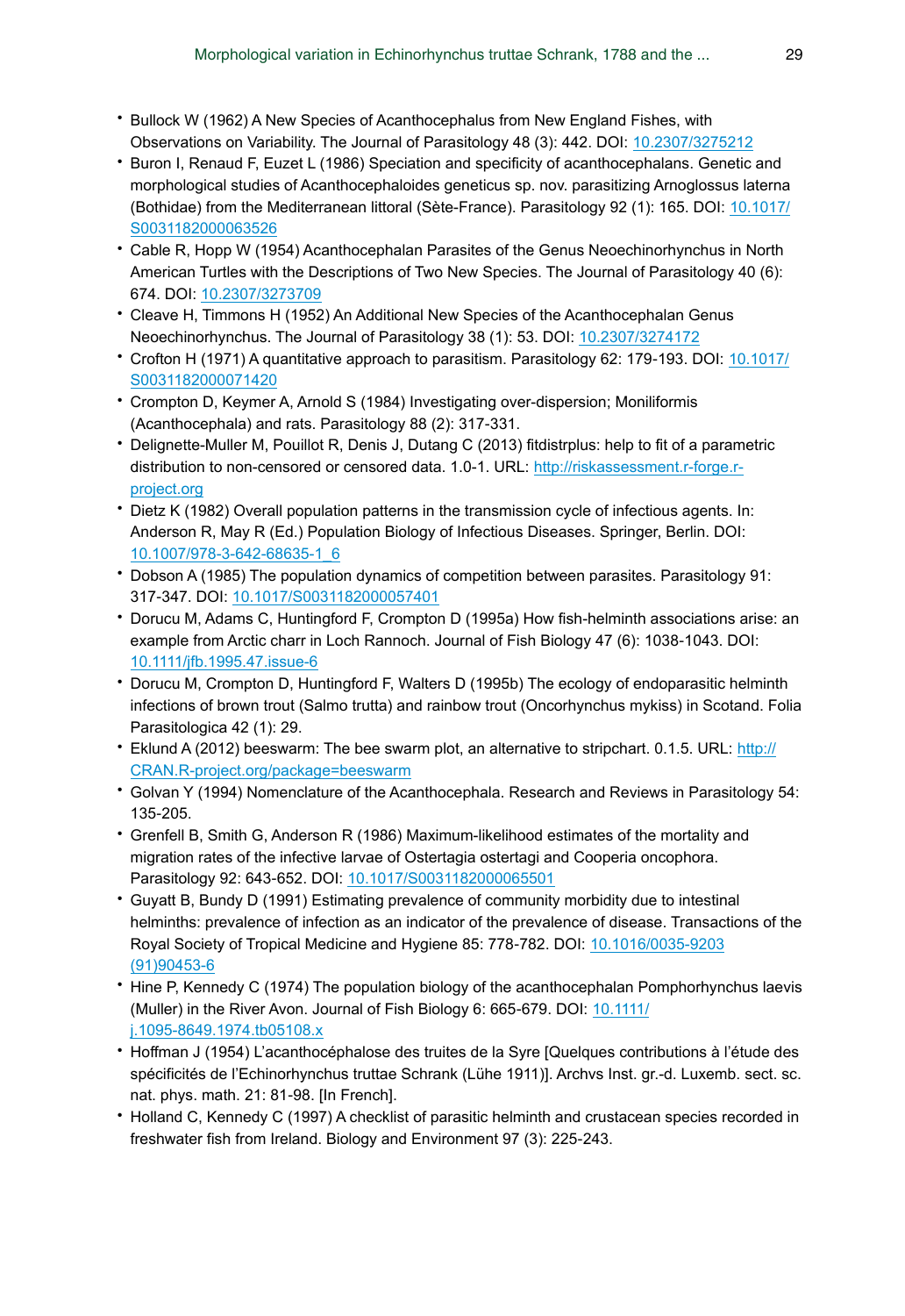- Huffman D, Bullock W (1975) Meristograms: Graphical Analysis of Serial Variation of Proboscis Hooks of Echinorhynchus (Acanthocephala). Systematic Zoology 24 (3): 333‑345. DOI: [10.2307/2412719](http://dx.doi.org/10.2307/2412719)
- Huffman D, Kliever R (1977) Echinorhynchus canyonensis sp. n. (Acanthocephala) from Maynea californica (Osteichthyes: Zoarcidae) from the Monterey Submarine Canyon, California. Proceedings of the Helminthological Society of Washington 44 (2): 171.
- Lühe M (1911) Acanthocephalen. In: Brauer A (Eds) Die Süsswasserfauna Deutschlands. 16. Verlag von Gustav Fishcher, Jena, 60 pp.
- Lynch J (1936) New species of Neoechinorhynchus from the western sucker, Catostomus macrocheilus Girard. Transactions of the American Microscopical Society 55: 21‑43. DOI: [10.2307/3223008](http://dx.doi.org/10.2307/3223008)
- Martínez-Aquino A, Reyna-Fabián M, Rosas-Valdez R, Razo-Mendivil U, León G, García-Varela M (2009) Detecting a Complex of Cryptic Species within Neoechinorhynchus golvani (Acanthocephala: Neoechinorhynchidae) Inferred from ITSs and LSU rDNA Gene Sequences. Journal of Parasitology 95 (5): 1040‑1047. DOI: [10.1645/GE-1926.1](http://dx.doi.org/10.1645/GE-1926.1)
- Meyer A (1933) Acanthocephala. Klassen and Ordnungen des Tierreichs. 4. Akademische Verlagsgesellschaft MBH, Leipzig, 332 pp.
- Nagasawa K, Urawa S, Awakura T (1997) A checklist and bibliography of parasites of salmonids of Japan. Scientific Reports - Hokkaido Salmon Hatchery 1: 41.
- Pacala S, Dobson A (1988) The relation between the number of parasites/host and host age: population dynamics causes and maximum likelihood estimation. Parasitology 96: 197-210. DOI: [10.1017/S0031182000081762](http://dx.doi.org/10.1017/S0031182000081762)
- Pennycuick L (1971) Frequency distributions of parasites in a population of three-spined sticklebacks, Gasterosteus aculeatus L., with particular reference to the negative binomial distribution. Parasitology 63: 389‑406. URL: [10.1017/S0031182000079920](http://10.1017/S0031182000079920)
- Petrochenko V (1956) Acanthocephala of Domestic and Wild Animals, volume 1. Izdatel'stvo Akademii Nauk SSSR, Moscow, 435 pp.
- Pinkster S (1978) Amphipoda. In: Illies J (Eds) Limnofauna Europaea. Gustav Fischer Verlag, Stuttgart.
- Prychitko S, Nero R (1983) Occurrence of the acanthocephalan Echinorhynchus leidyi (Van Cleave, 1924) in Mysis relicta. Canadian Journal of Zoology 61: 460‑462. DOI: [10.1139/z83-061](http://dx.doi.org/10.1139/z83-061)
- R Core Team (2012) R: A Language and Environment for Statistical Computing. 2.15.2. R Foundation for Statistical Computing. Release date: 2012 10 26. URL: [http://www.R-project.org/](http://www.r-project.org/)
- Reiczigel J (2003) Confidence intervals for the binomial parameter: some new considerations. Statistics in Medicine 22 (4): 611‑621. DOI: [10.1002/sim.1320](http://dx.doi.org/10.1002/sim.1320)
- Rózsa L, Reiczigel J, Majoros G (2000) QUANTIFYING PARASITES IN SAMPLES OF HOSTS. Journal of Parasitology 86 (2): 228‑232. DOI: [10.1645/0022-3395\(2000\)086](http://dx.doi.org/10.1645/0022-3395%282000%29086%5B0228:QPISOH%5D2.0.CO;2) [\[0228:QPISOH\]2.0.CO;2](http://dx.doi.org/10.1645/0022-3395%282000%29086%5B0228:QPISOH%5D2.0.CO;2)
- Shaw D, Grenfell B, Dobson A (1998) Patterns of macroparasite aggregation in wildlife host populations. Parasitology 117: 597‑610. DOI: [10.1017/S0031182098003448](http://dx.doi.org/10.1017/S0031182098003448)
- Shostak A, Dick T, Szalai A, Bernier L (1986) Morphological variability in Echinorhynchus gadi, E. leidyi and E. salmonis (Acanthocephala: Echinorhynchidae) from fishes in northern Canadian waters. Canadian Journal of Zoology 64: 985‑995. DOI: [10.1139/z86-148](http://dx.doi.org/10.1139/z86-148)
- Steinauer M, Nickol B, Ortí G (2007) Cryptic speciation and patterns of phenotypic variation of a highly variable acanthocephalan parasite. Molecular Ecology 16 (19): 4097-4109. DOI: [10.1111/](http://dx.doi.org/10.1111/j.1365-294X.2007.03462.x) [j.1365-294X.2007.03462.x](http://dx.doi.org/10.1111/j.1365-294X.2007.03462.x)
- Stoddart R, Crompton D, Walters D (1991) Influence of host strain and helminth isolate on the first phase of the relationship between rats and Moniliformis moniliformis (Acanthocephala). Journal of Parasitology 77 (3): 372. DOI: [10.2307/3283122](http://dx.doi.org/10.2307/3283122)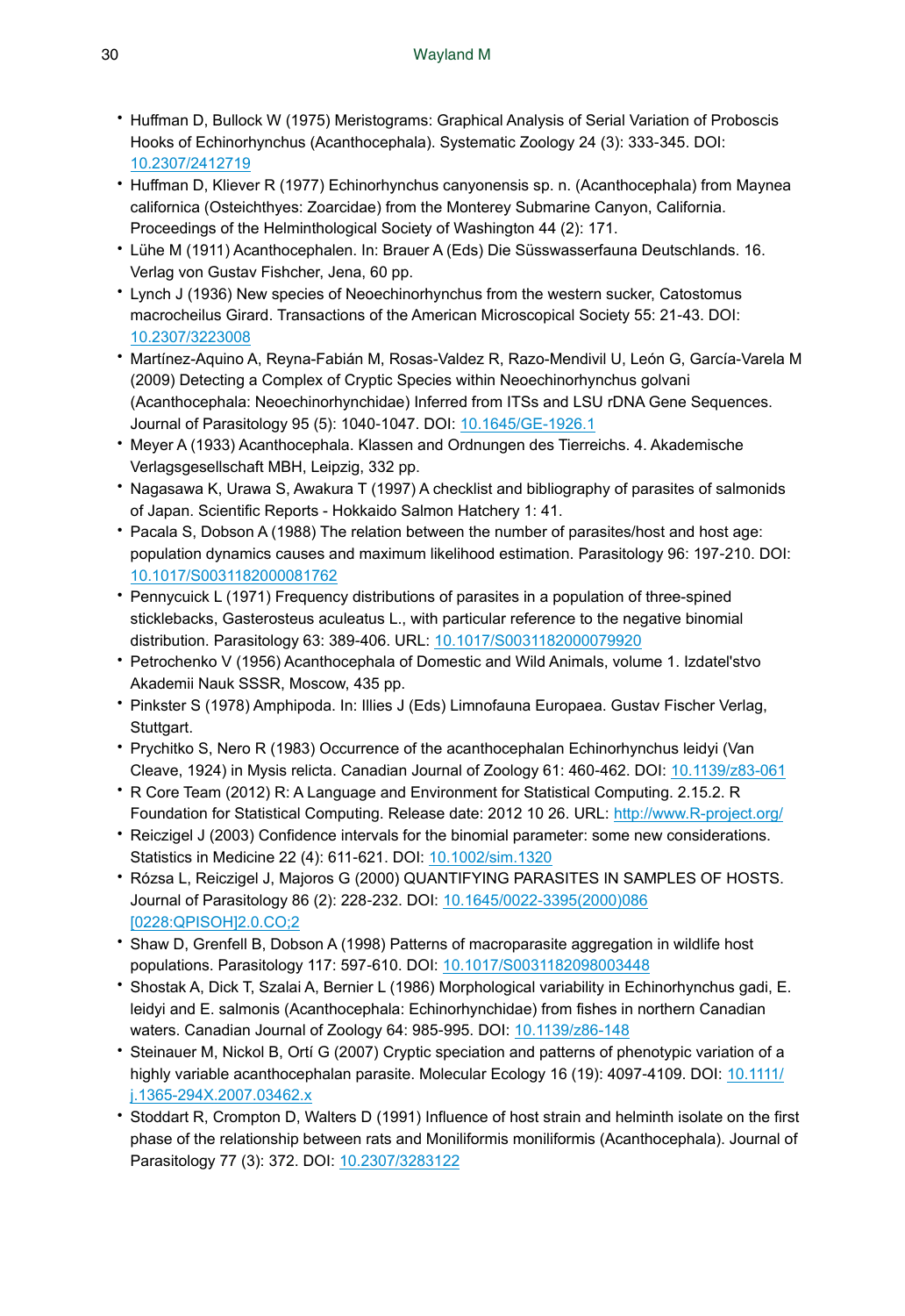- Timola O (1980) Seasonal and size-bound changes in infestation of the smelt, Osmerus eperlanus (L.), by certain parasites in the northeastern Bothnian Bay. Bothnian Bay Reports 2: 27‑34.
- Väinölä R (1986) Sibling species and phylogenetic relationships of Mysis relicta (Crustacea; Mysidacea). Annals Zoologici Fennici 23: 207‑221.
- Väinölä R, Valtonen E, Gibson D (1994) Molecular systematics in the acanthocephalan genus Echinorhynchus (sensu lato) in northern Europe. Parasitology 108 (1): 105. DOI: [10.1017/](http://dx.doi.org/10.1017/S0031182000078574) [S0031182000078574](http://dx.doi.org/10.1017/S0031182000078574)
- Väinölä R, Riddoch B, Ward R, Jones R (1994) Genetic Zoogeography of the Mysis relicta Species Group (Crustacea: Mysidacea) in Northern Europe and North America. Canadian Journal of Fisheries and Aquatic Sciences 51 (7): 1490‑1505. DOI: [10.1139/f94-149](http://dx.doi.org/10.1139/f94-149)
- Valtonen E (1980) Metechinorhynchus salmonis infection in the river-spawning whitefish of the Bothnian Bay. Journal of Fish Biology 17: 1‑8. DOI: [10.1111/j.1095-8649.1980.tb02736.x](http://dx.doi.org/10.1111/j.1095-8649.1980.tb02736.x)
- Valtonen E (1983) On the ecology of acanthocephalans in the north-eastern gulf of Bothnia: dispersion and frequency distributions. In: NA (Eds) NA. 1st International Symposium of Ichthyoparasitology "Parasites and parasitic diseases of fish", Ceske Budejovice, August 8-13, 1983. 116 pp.
- Valtonen E, Crompton D (1990) Acanthocephala in fish from the Bothnian Bay, Finland. Journal of Zoology 220 (4): 619‑639. DOI: [10.1111/jzo.1990.220.issue-4](http://dx.doi.org/10.1111/jzo.1990.220.issue-4)
- Valtonen E, van Maren M, Timola O (1983) A note on the intermediate hosts of Echinorhynchus gadi Zoega in Müller (Acanthocephala) in the Baltic Sea. Aquilo Ser Zool 22: 93-97.
- Wayland M (2002) Studies on the biosystematics of species of the genus Echinorhynchus (Acanthocephala). PhD Thesis, University of Stirling, Stirling, Scotland, UK, 343 pp.
- Wayland M (2010) Proboscis profiler: a tool for detecting acanthocephalan morphotypes. Systematic Parasitology 76 (3): 159‑167. DOI: [10.1007/s11230-010-9245-z](http://dx.doi.org/10.1007/s11230-010-9245-z)
- Wayland M, Gibson D, Sommerville C (2005) Morphometric discrimination of two allozymically diagnosed sibling species of the Echinorhynchus gadi Zoega in Müller complex (Acanthocephala) in the North Sea. Systematic Parasitology 60 (2): 139‑149. DOI: [10.1007/s11230-004-1388-3](http://dx.doi.org/10.1007/s11230-004-1388-3)
- Wolff R (1984) Mysis relicta as intermediate host of an acanthocephalan parasite. Transactions of the Illinois Academy of Science 77: 1‑2.
- Zdzitowiecki K, Valtonen E (1987) Description of Echinorhynchus bothniensis sp. n. (Acanthocephala), a parasite of smelt Osmerus eperlanus L. in Bothnian Bay. Acta Parasitologica Polonica 32 (3): 233‑238.
- Zhukov E (1960) Endoparasitic worms of fish from the Sea of Japan and the shallow waters of the South Kuril Islands. Trudy Zoologischekago Inst Leningrad 28: 3‑129.

# **Supplementary materials**

#### **Suppl. material 1: Standard morphometric and meristic data from females.**

**Authors:** Matthew T Wayland

**Data type:** morphological and meristic

**Brief description:** Comma separated value (csv) file of morphometric data from females. Rows are specimens and columns (column three onwards) are morphometric variables (*e.g.* proboscis length) or meristic variables (*e.g.* number of longitudinal rows of hooks). All morphometric measurements are in micrometres. The first column is species and the second column is a unique identifier for the specimen. The unique identifier is composed of two parts: the part before the full stop indicates the sample (please see table 1); the number after the full stop indicates the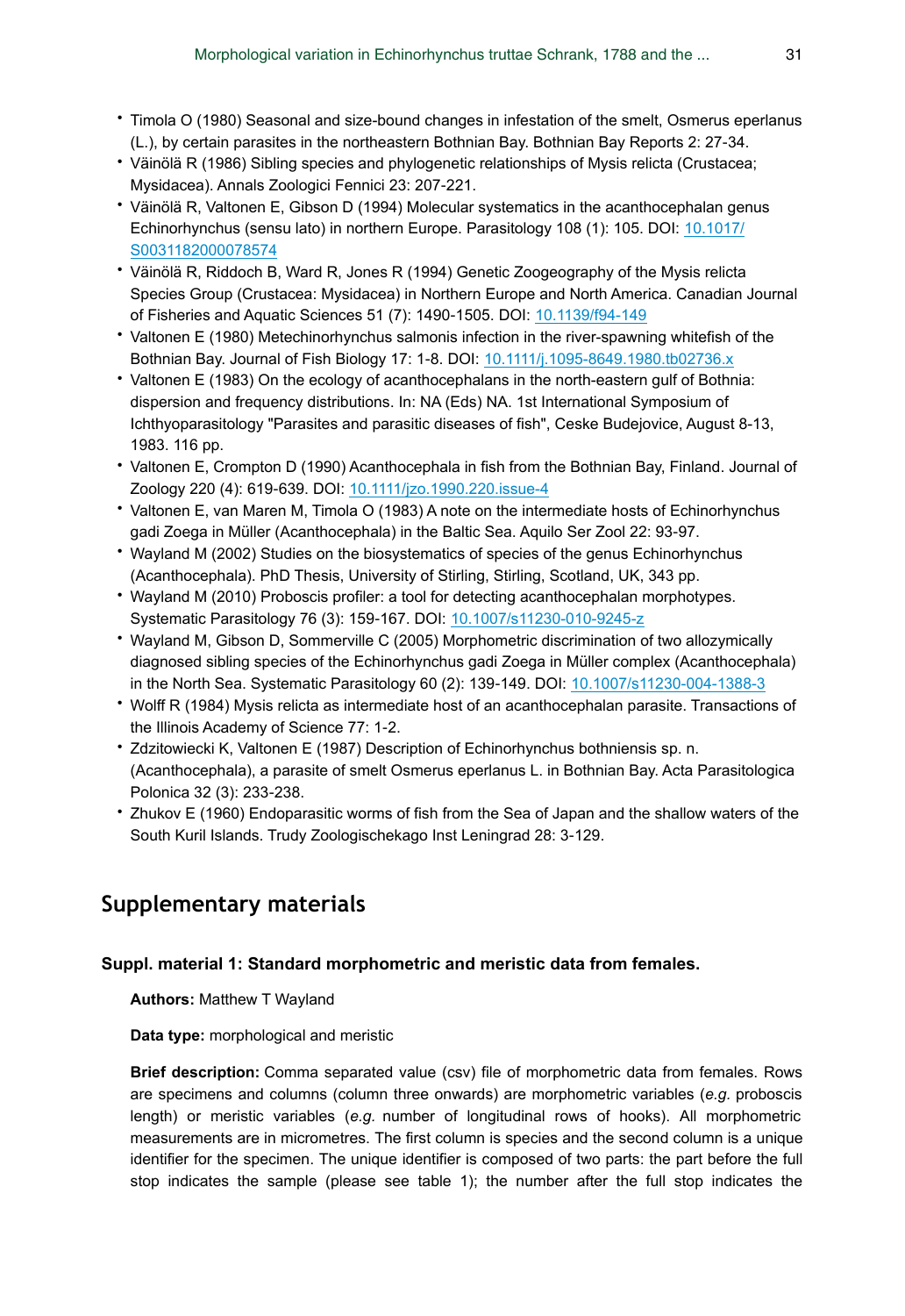specimen number. In the species column, *E. bothniensis* and *E. 'bothniensis'* are listed as bothniensis1 and bothniensis2, respectively.

**Filename:** female morphometrics.csv - [Download file](http://pwt.pensoft.net//getfile.php?filename=oo_2693.csv) (16.65 kb)

#### **Suppl. material 2: Standard morphometric and meristic data from males.**

**Authors:** Matthew T Wayland

**Data type:** morphological and meristic

**Brief description:** Comma separated value (csv) file of morphometric data from males. Rows are specimens and columns (column three onwards) are morphometric variables (*e.g.* proboscis length) or meristic variables (*e.g.* number of longitudinal rows of hooks). All morphometric measurements are in micrometres. The first column is species and the second column is a unique identifier for the specimen. The unique identifier is composed of two parts: the part before the full stop indicates the sample (please see table 1); the number after the full stop indicates the specimen number. In the species column *E. bothniensis* and *E. 'bothniensis'* are listed as bothniensis1 and bothniensis2, respectively. Notation for cement gland pattern from Shostak *et al.* (1986): B, clumped, three staggered pairs; C, chainlike, two pairs and two singles; D, chainlike, one pair and four singles; E, chainlike, six singles.

Filename: male\_morphometrics.csv - [Download file](http://pwt.pensoft.net//getfile.php?filename=oo_2983.csv) (12.64 kb)

#### **Suppl. material 3: Egg and acanthor dimensions**

**Authors:** Matthew T Wayland

**Data type:** morphological

**Brief description:** Comma separated value file with 6 columns: species, specimen, egg length, acanthor length, egg width, acanthor width. All measurements in micrometres. The unique identifier for specimen is composed of two parts: the part before the full stop indicates the sample (please see table 1); the number after the full stop indicates the specimen number. Three eggs were measured from each gravid female. In the species column *E. bothniensis* and *E. 'bothniensis'* are listed as bothniensis1 and bothniensis2, respectively.

**Filename:** eggs.csv - [Download file](http://pwt.pensoft.net//getfile.php?filename=oo_3365.csv) (6.21 kb)

#### **Suppl. material 4: Hook measurement data from females**

**Authors:** Matthew T Wayland

**Data type:** morphological

**Brief description:** The file is a comma separated value (CSV) format suitable for input to the Acanthocephalan Proboscis Profiler software ([http://acanthocephala.sourceforge.net](http://acanthocephala.sourceforge.net/)). It includes data from one of the paratypes of *E. bothniensis* from the Bothnian Bay, Baltic Sea (specimen: b1.01).

The file has 5 columns: specimen, group, hook, length and base.

specimen - unique identifier for the specimen group - name of group (*E. bothniensis* and *E. 'bothniensis'* are listed as bothniensis1 and bothniensis2, respectively) hook - numerical position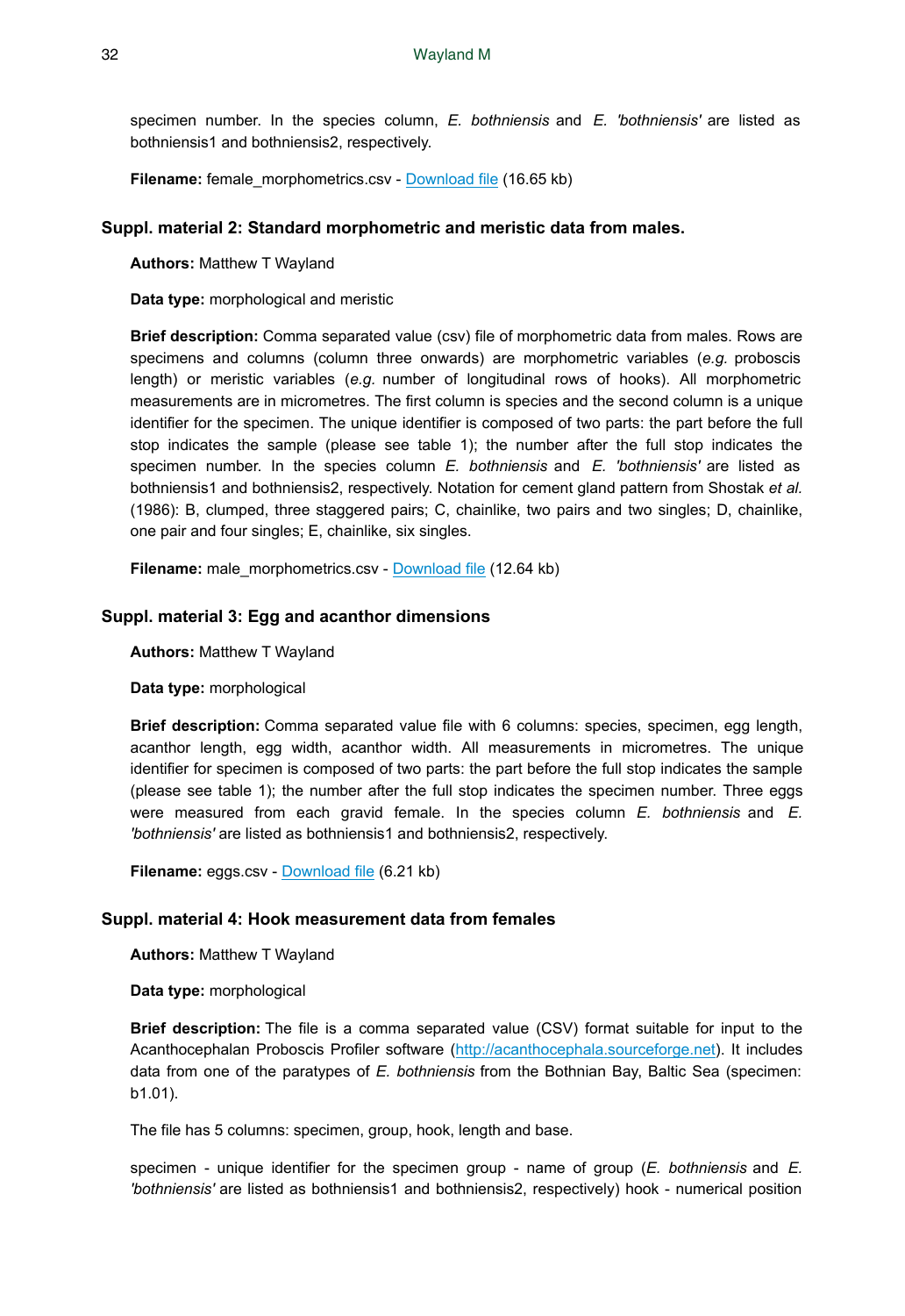of hook in longitudinal row as counted from the distal end of the probocis length - length of hook blade (micrometres) base - width of hook base (micrometres)

Filename: female\_hook\_measurements.csv - [Download file](http://pwt.pensoft.net//getfile.php?filename=oo_2743.csv) (22.38 kb)

#### **Suppl. material 5: Hook measurement data from males**

**Authors:** Matthew T Wayland

**Data type:** morphological

**Brief description:** The file is a comma separated value (CSV) format suitable for input to the Acanthocephalan Proboscis Profiler software ([http://acanthocephala.sourceforge.net\)](http://acanthocephala.sourceforge.net/).

The file has 5 columns: specimen, group, hook, length and base.

specimen - unique identifier for the specimen group - name of group (following convention used in other data files, *E. bothniensis* is listed as bothniensis1) hook - numerical position of hook in longitudinal row as counted from the distal end of the probocis length - length of hook blade (micrometres) base - width of hook base (micrometres)

**Filename:** male\_hook\_measurements.csv - [Download file](http://pwt.pensoft.net//getfile.php?filename=oo_2696.csv) (15.41 kb)

### **Suppl. material 6: Frequency distribution of Echinorhynchus truttae in Salmo trutta from Loch Coulter Burn**

**Authors:** Matthew T Wayland

**Data type:** ecological

**Brief description:** Comma-separated value (CSV) file with two columns: host fork length (mm) and number of worms. Host fish were sampled from Loch Coulter Burn (National Grid Reference NS 761 865) on 20/9/1996. Acanthocephalan voucher specimens: BM(NH) 2002.2.4.276-283.

**Filename:** truttae\_Loch\_Coulter\_host\_distribution.csv - [Download file](http://pwt.pensoft.net//getfile.php?filename=oo_3001.csv) (278.00 bytes)

# **Suppl. material 7: Frequency distribution of Echinorhynchus truttae in Salmo trutta from Loch Walton Burn**

**Authors:** Matthew T Wayland

**Data type:** ecological

**Brief description:** Comma-separated value (CSV) file with two columns: host fork length (mm) and number of worms. Host fish were sampled from Loch Walton Burn (National Grid Reference NS 668 865) on 24/6/1996. Acanthocephalan voucher specimens: BM(NH) 2002.2.4.264-275.

**Filename:** truttae Loch Walton host distribution.csv - [Download file](http://pwt.pensoft.net//getfile.php?filename=oo_3000.csv) (278.00 bytes)